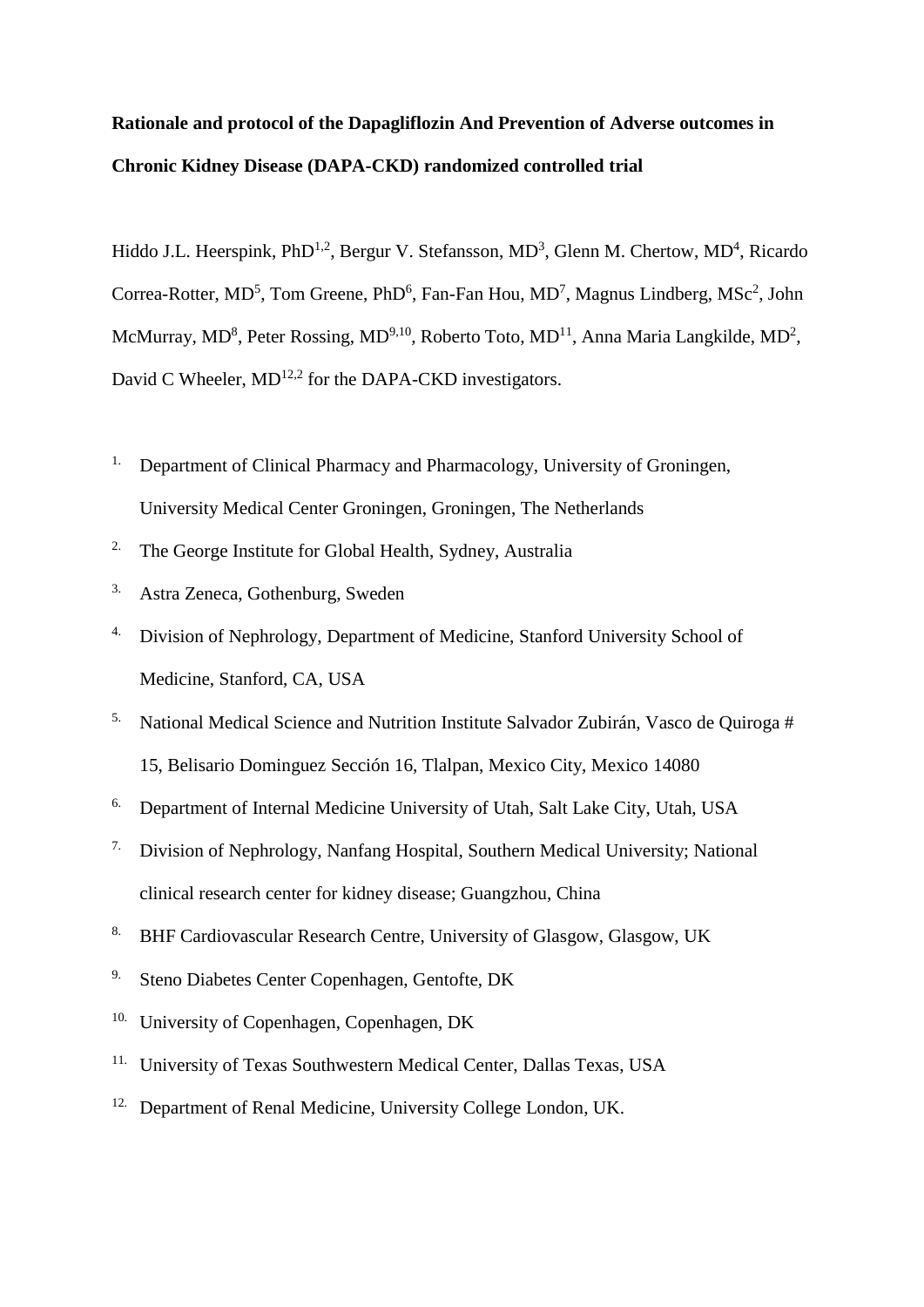# **Correspondence:**

Hiddo Lambers Heerspink, PhD Department of Clinical Pharmacy and Pharmacology De Brug 50C-1-002; EB70 University Medical Center Groningen Postbox 30001 9700 RB Groningen, The Netherlands Tel: +31-50-3617859 Fax: +31-50-3617889 E-mail: h.j.lambers.heerspink@umcg.nl

**Running head:** Rationale and study design of the DAPA-CKD trial

**Keywords:** Sodium Glucose Co-transporter inhibitor, dapagliflozin, chronic kidney disease,

randomized controlled clinical trial

**Word count abstract:** 250

**Word count:** 3340 (excluding list of contributors and investigators)

**Note to editors:** A desire has been expressed to have the publication come up in a search of a study investigator's name. This functionality will need to be assessed with the journal and/or PubMed following acceptance.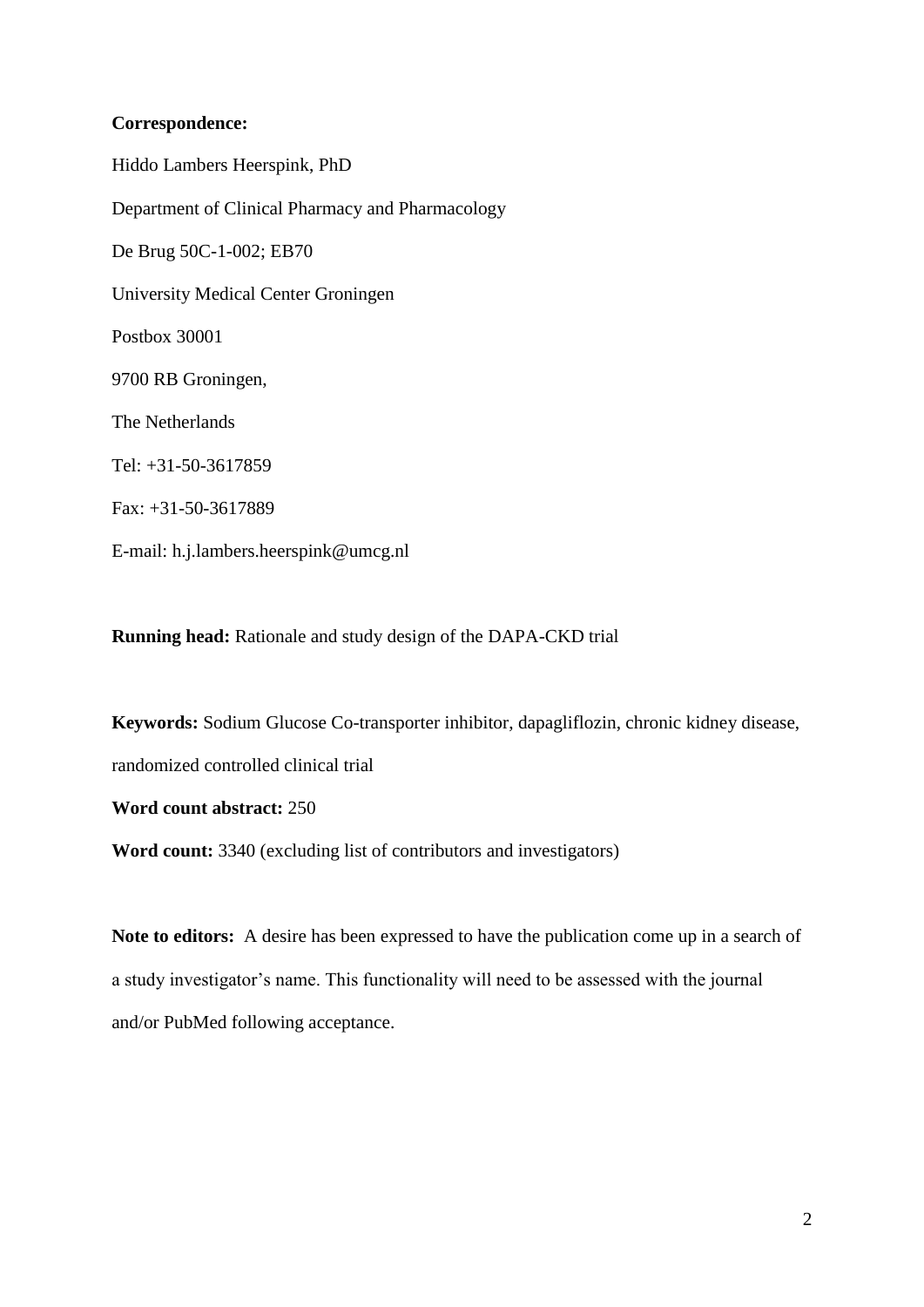#### **Abstract**

**Background**: Recent cardiovascular outcome trials have shown that sodium glucose cotransporter 2 (SGLT2) inhibitors slow progression of chronic kidney disease (CKD) in patients with type 2 diabetes at high cardiovascular risk. Whether these benefits extend to patients without type 2 diabetes or cardiovascular disease is unknown. The Dapagliflozin And Prevention of Adverse outcomes in Chronic Kidney Disease (DAPA-CKD) trial (NCT03036150) will assess the effect of the SGLT2 inhibitor dapagliflozin on renal and cardiovascular events in a broad range of patients with CKD with and without diabetes. **Methods**: DAPA-CKD is a randomized, double-blind, placebo-controlled, trial in which approximately 4300 patients with CKD stage 2–4 and elevated urinary albumin excretion will be enrolled. The vast majority will be receiving a maximum tolerated dose of a reninangiotensin system inhibitor at enrolment.

**Results**: After a screening assessment, eligible patients with  $UACR \ge 200$  mg/g and eGFR between 25 and 75 ml/min/1.73m<sup>2</sup> are randomly assigned to placebo or dapagliflozin 10 mg/day. Enrolment is monitored to ensure that at least 30% of patients do not have diabetes and that no more than 10% have an eGFR above 60 ml/min/1.73m<sup>2</sup>. The primary endpoint is a composite of a sustained decline in eGFR of ≥50%, end-stage renal disease, renal death or cardiovascular death. The trial will conclude when 681 primary renal events have occurred, providing 90% power to detect a 22% relative risk reduction (alpha level of 0.05).

**Conclusion**: DAPA-CKD will determine whether the SGLT2 inhibitor dapagliflozin, added to guideline-recommended therapies, safely reduces the rate of renal and cardiovascular events in patients across multiple CKD stages with and without diabetes.

3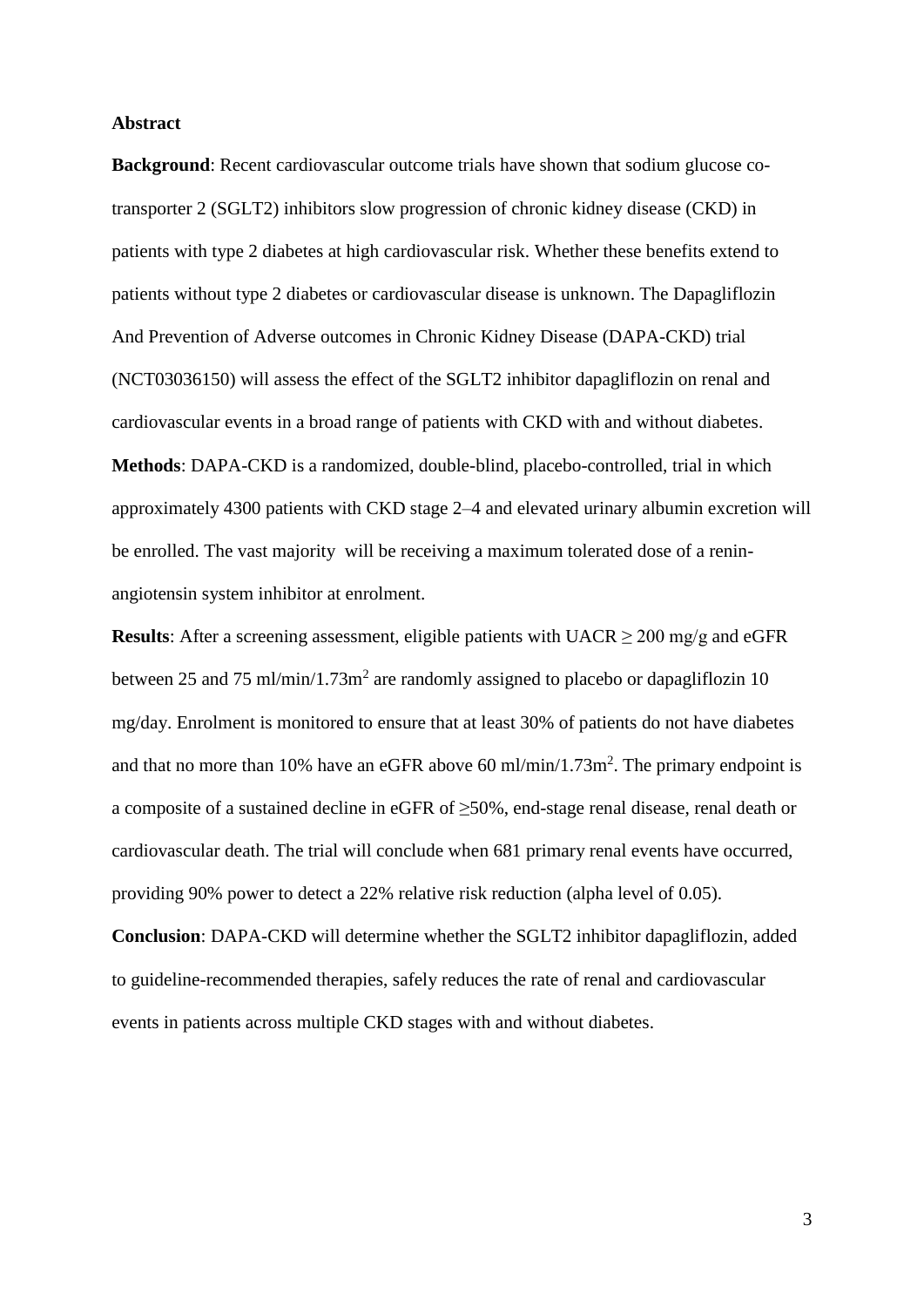#### **Introduction**

Sodium glucose co-transporter 2 SGLT2 inhibitors reduce plasma glucose and haemoglobin A1c (HbA1c) in patients with type 2 diabetes mellitus by increasing urinary glucose excretion in a non-insulin dependent fashion.[1] To date, three large cardiovascular outcome trials have demonstrated that the beneficial effects of these agents extend beyond glycemic control.[2-4] These trials recruited patients with type 2 diabetes and either established cardiovascular disease or cardiovascular risk factors. In all three of these trials, preservation of renal function has been reported.[2-4] However the proportion of participants with chronic kidney disease (CKD) was low and the numbers of patients reaching end-stage renal disease small, highlighting the need for dedicated outcome trials to define the efficacy and safety of SGLT2 inhibitors in patients with established CKD. The first trial of SGLT2 inhibition to include patients with type 2 diabetes and CKD reported that canagliflozin 100 mg/day reduced the risk of a composite renal endpoint (comprised of doubling of serum creatinine, end-stage renal disease (ESRD), or death due to renal or cardiovascular disease) by 30% compared to placebo.[5]

In the cardiovascular and renal outcome trials described above, the reno-protective benefits of the SGLT2 inhibitors did not appear to be completely explained by the modest reductions in HbA1c, which are attenuated in patients with a low eGFR. Other mechanisms of benefit including activation of tubuloglomerular feedback and reduction in intra-renal hypoxia have been proposed to explain the salutary effects of SGLT2 inhibitors on renal function; these may be relevant to patients with CKD who do not have diabetes.[6] [7]

The **D**apagliflozin **A**nd **P**revention of **A**dverse outcomes in **CKD** (DAPA-CKD) trial is testing the hypothesis that treatment with dapagliflozin is superior to placebo in reducing the risk of renal and cardiovascular events in patients with CKD (with or without concomitant type 2 diabetes) already receiving an optimized dose of either an angiotensin converting enzyme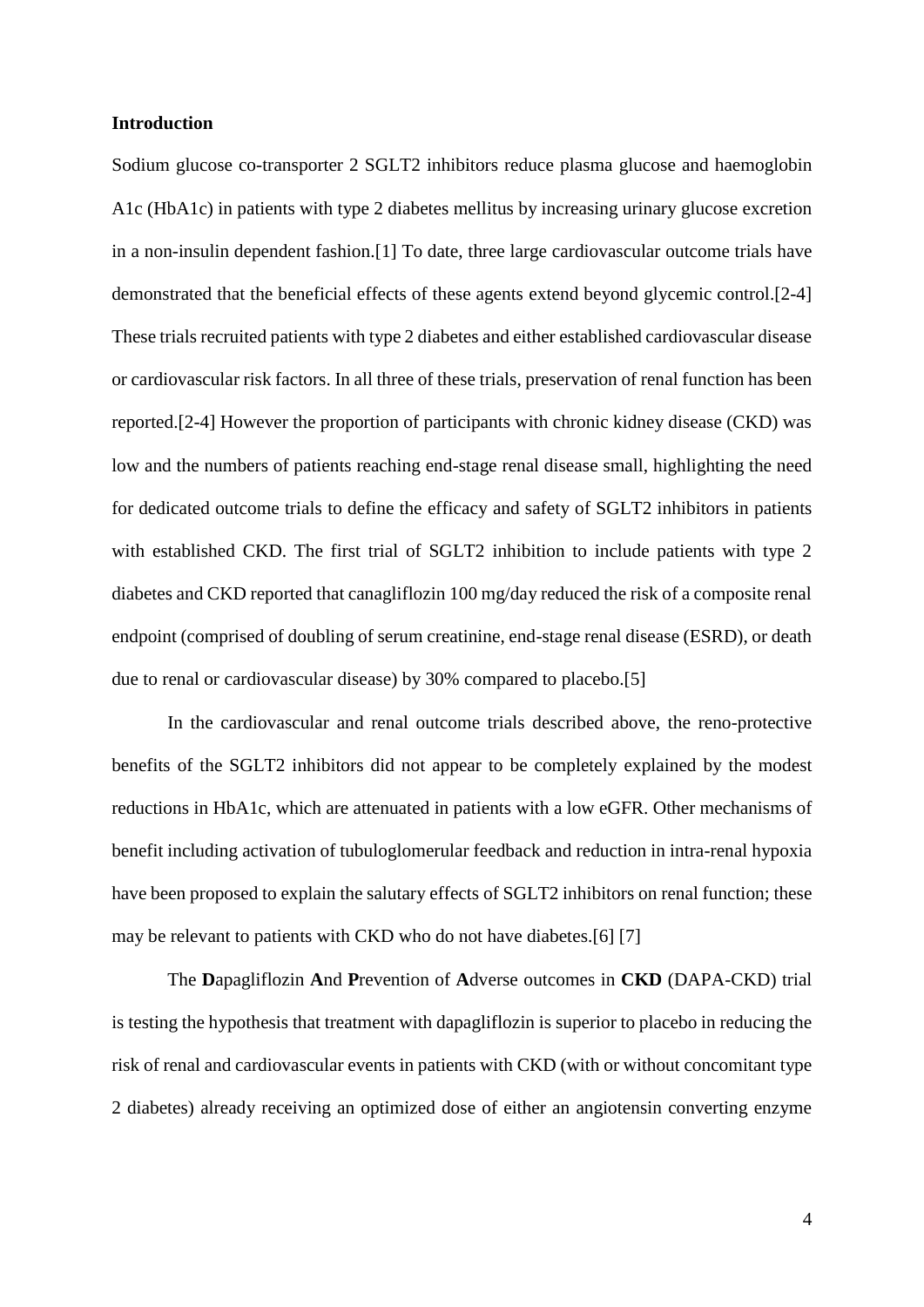inhibitor (ACEi) or an angiotensin receptor blocker (ARB) as background reno-protective therapy.

# **Methods**

#### **Study objective**

The primary objective of DAPA-CKD is to assess whether dapagliflozin compared with placebo reduces the composite endpoint of worsening of renal function (defined as a composite endpoint of 50% eGFR decline, ESRD, or renal death) or cardiovascular death in patients with CKD. In addition, the trial will examine the effects of dapagliflozin, compared with placebo, on a) the composite endpoint of worsening of renal function, b) the composite endpoint of hospitalization for heart failure or cardiovascular death, and c) all-cause mortality. Additional exploratory endpoints include changes in estimated glomerular filtration rate (eGFR), urinary albumin:creatinine ratio (UACR), as well as health-related quality-oflife. The trial is registered with www.clinicaltrials.gov (NCT03036150).

#### **Overall study design**

DAPA-CKD is a multinational, multicentre, event-driven, randomized, double-blind, parallel-group, placebo-controlled trial that will recruit approximately 4,300 patients at nearly 400 sites in 21 countries (Figure 1). Figure 2 shows the overall study design.

#### **Trial participants**

The trial participants are adults with CKD with an eGFR of  $\geq$ 25 to  $\leq$ 75 ml/min/1.73 m<sup>2</sup> and a UACR of  $\geq$ 200 mg/g but  $\leq$ 5,000 mg/g. Additional inclusion and exclusion criteria are listed in **Table 1**.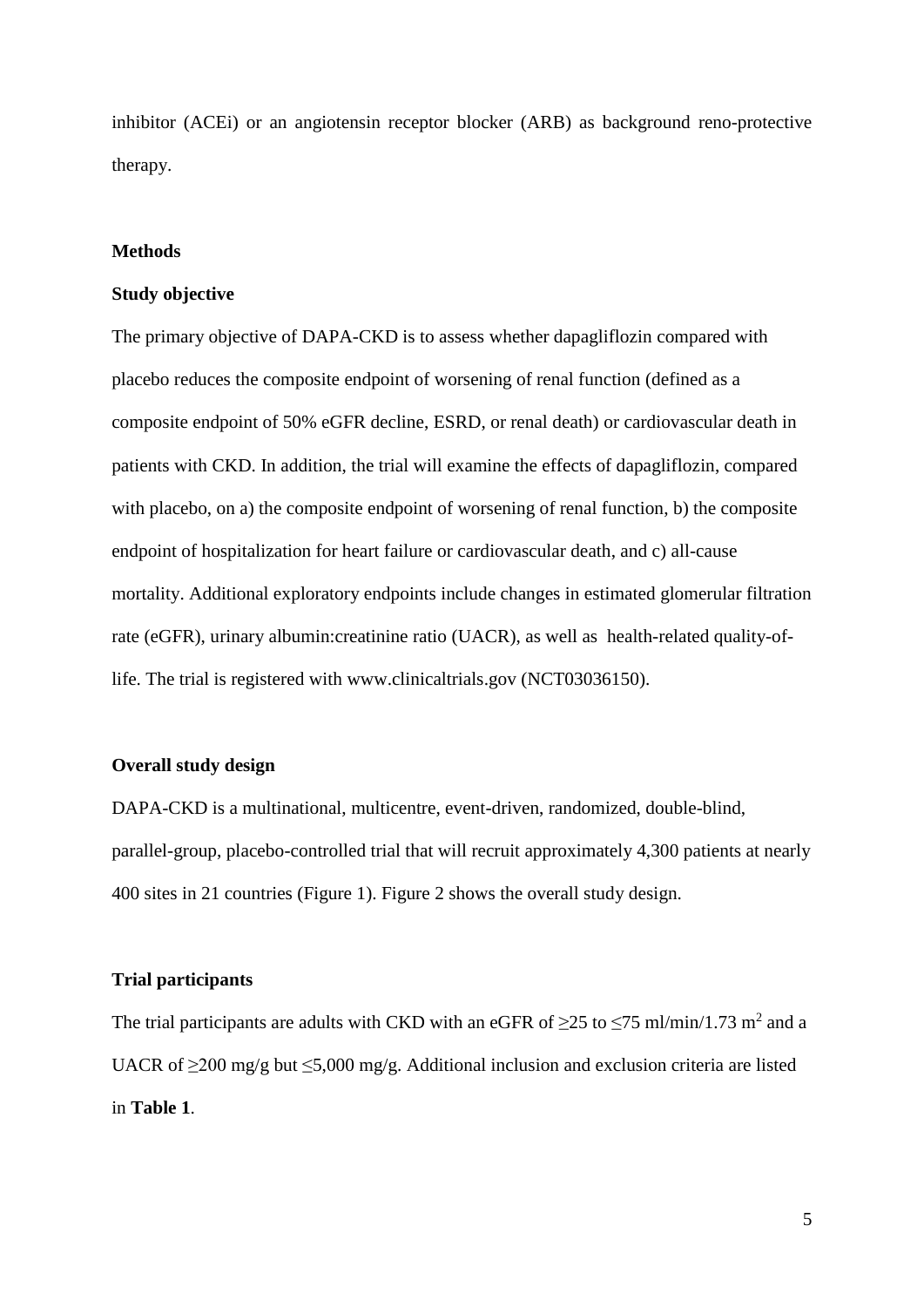#### **Study periods**

## *Enrolment*

Potentially eligible patients are invited for screening. Those with a central laboratory eGFR  $\geq$ 25 and  $\leq$  75 ml/min/1.73m<sup>2</sup> and a UACR between  $\geq$  200 mg/g and  $\leq$  5000 mg/g, and who meet all other inclusion and no exclusion criteria, can be randomized within 14 (+/- 7) days after the screening visit. Patients with autosomal dominant or autosomal recessive polycystic kidney disease, lupus nephritis, or ANCA vasculitis are not enrolled. Additionally, patients receiving immunotherapy for primary or secondary renal disease within six months prior to enrolment are also excluded.

Due to the high day-to-day variation in serum creatinine (eGFR) and UACR, a disqualifying laboratory test for these variables during the screening period can be repeated once at the discretion of the local investigator. Patients who do not qualify based on inclusion or exclusion criteria can be re-enrolled once after appropriate changes to clinical management.

## *Randomization and stratification*

Approximately 4,300 patients will be randomly assigned 1:1 to dapagliflozin 10 mg/day or matched placebo. These patients comprise the primary intention to treat (ITT) population for assessing the safety and efficacy of dapagliflozin. Randomization is performed centrally through an interactive web response system on the basis of a computer-generated randomization schedule prepared by the trial sponsor. The stratified randomization scheme is designed to ensure balance in baseline UACR ( $\leq$  or >1000 mg/g), and the proportion of patients with and without type 2 diabetes, between treatment groups.

Patients and all study personnel (except the Independent Data Monitoring Committee) are kept blinded to treatment allocation. Study drug (dapagliflozin and placebo) are packaged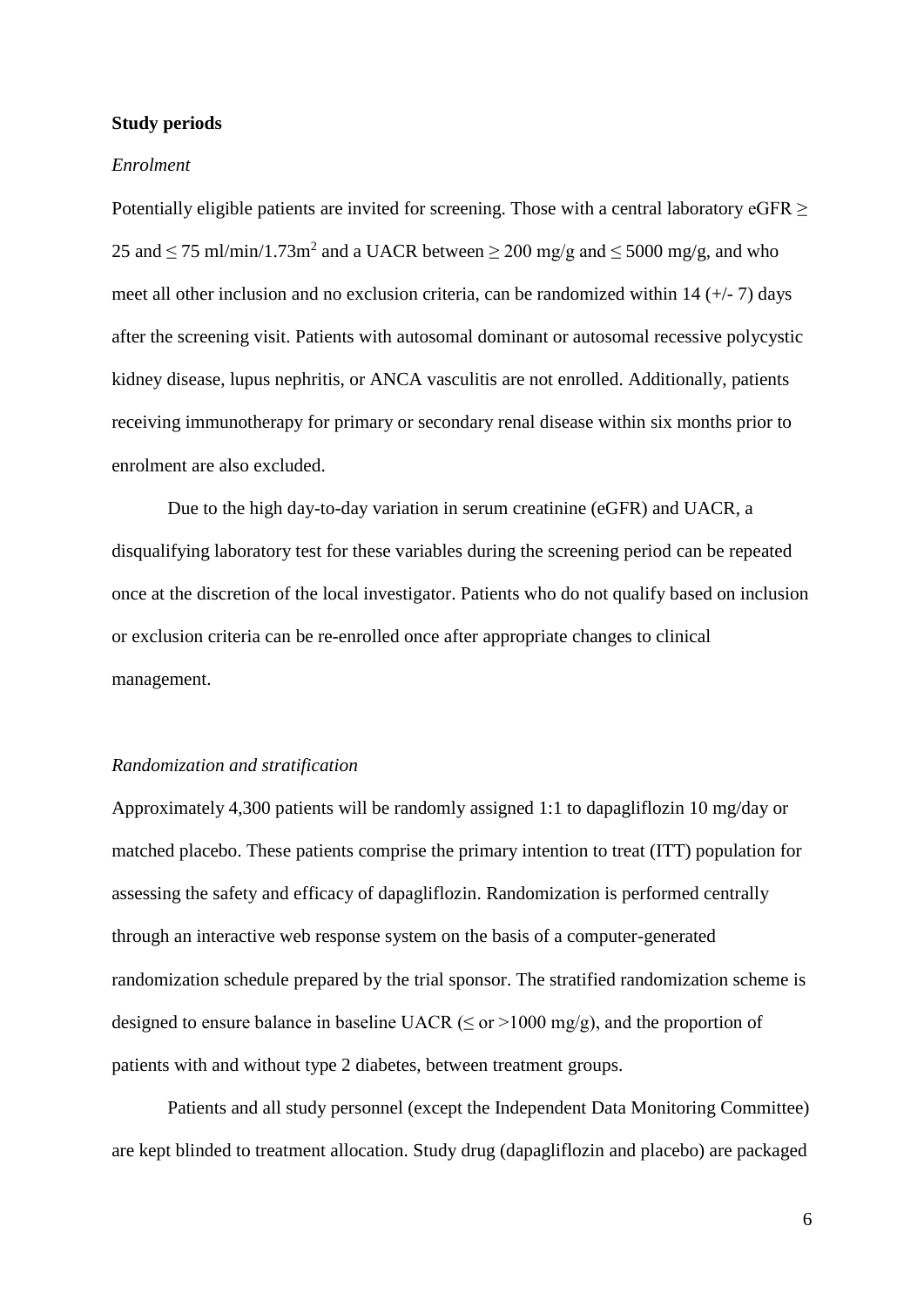in an identical manner, with uniform tablet appearance, labelling and administration schedule, Dapagliflozin 10 mg/day was selected for this study based on broad clinical experience demonstrating favourable efficacy and tolerability. Patients are instructed to take their study medication in the morning at approximately the same time of the day throughout the study.

Recruitment is monitored to ensure a) a minimum of 30% of patients were recruited to either the diabetic or non-diabetic sub-population; b) adequate geographical representation of different regions of the world; and c) that patients are taking an optimized dose of an ACEi or ARB at randomization -i.e. the guideline-recommended, evidence-based, dose or highest tolerated dose. The number of patients with an eGFR between 60 and 75 ml/min/1.73m<sup>2</sup> at the time of randomization was capped on November 27, 2017 to ensure that no more than 10% of trial participants would start the trial within the eGFR range classified as stage 2 CKD.

#### *Double-blind treatment and management of patients*

After randomization, in-person visits are scheduled after 2 weeks; 2, 4, and 8 months, and at 4 monthly intervals thereafter. Each follow-up visit includes collection of information about potential endpoints, adverse events, concomitant therapies, and study drug adherence. In addition, vital signs are recorded, and blood and urine are collected for laboratory measurements. Finally, further study medication is dispensed. A final study close out visit will be conducted within six weeks of the end of the study, which will occur once 681 patients have experienced a primary outcome event (see below and Figure 2).

Patients who experience a renal or a cardiovascular event are advised to continue study medication. A (temporary) dose reduction to dapagliflozin 5 mg/day (or equivalent reduction in matching placebo), or temporary study drug discontinuation is permitted in

7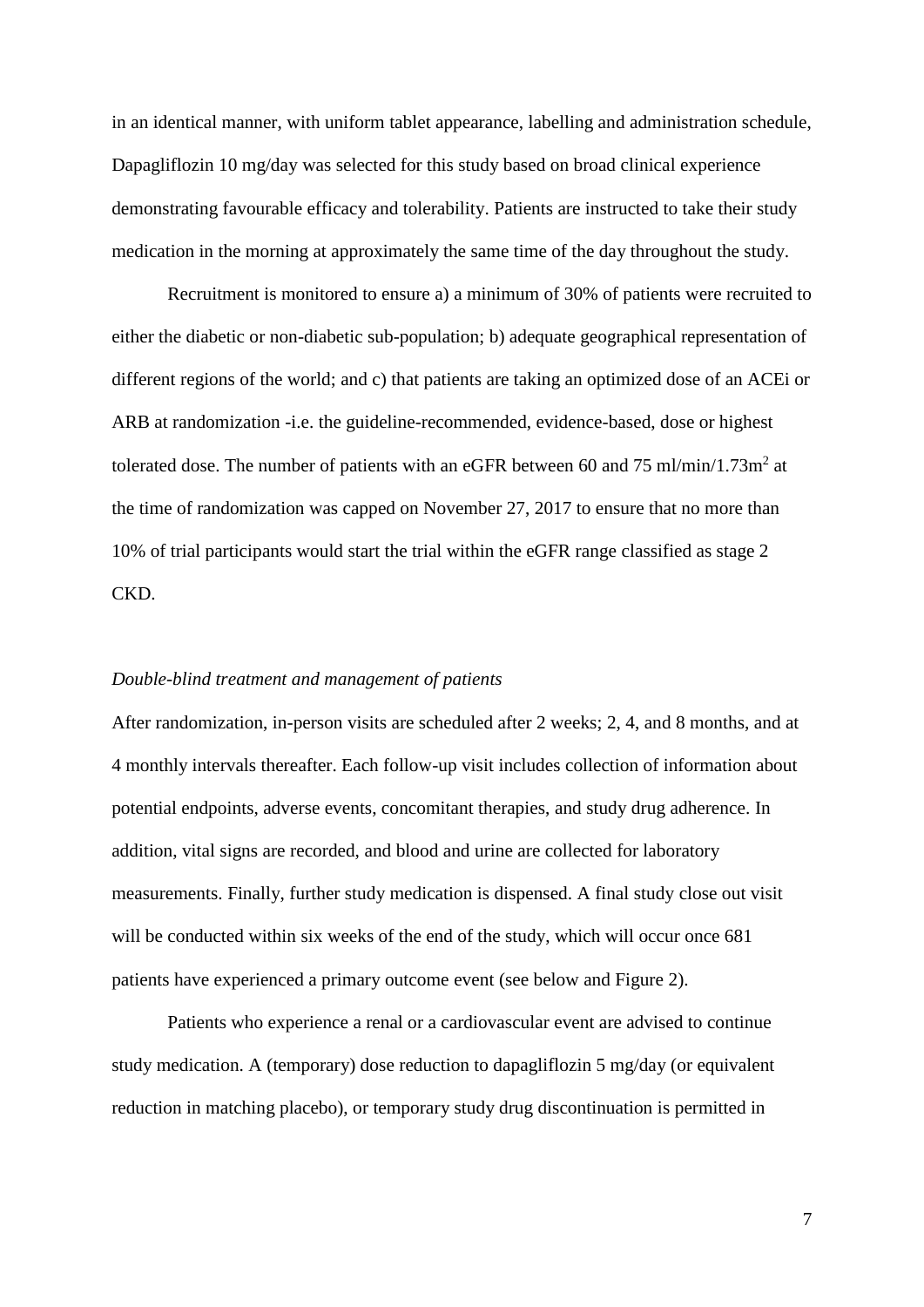patients with clinically relevant volume depletion, hypotension, or unexpected worsening of renal function.

Discontinuation of study drug is required for patients who develop diabetic ketoacidosis or become pregnant. Patients can also decide to discontinue study drug at any time. Patients who prematurely discontinue study drug (but do not withdraw consent) are encouraged to continue follow-up visits as scheduled, or if that is not possible, are given the option of follow-up by telephone, contact with a family member, or through healthcare professionals known to the patient.

### **Outcome definitions and event adjudication**

### *Efficacy outcomes*

The primary outcome for the evaluation of the effect of dapagliflozin on delaying the progression of renal disease is the time to the first occurrence of any of the following components of the composite renal endpoint: ≥50% eGFR decline (confirmed by a second serum creatinine measurement at least 28 days later), the onset of ESRD, or renal or cardiovascular death **(Table 2)**. Secondary and exploratory endpoints are listed in Table 2. A blinded and independent event adjudication committee (EAC) consisting of nephrologists, cardiologists, and neurologists will adjudicate the primary and secondary endpoints, except for the sustained  $\geq$ 50% eGFR decline and sustained eGFR<15 ml/min/1.73m<sup>2</sup> (which will be ascertained from central laboratory measurements).

ESRD is defined as the need for maintenance dialysis (peritoneal or hemodialysis) for at least 28 days, renal transplantation, or sustained eGFR <15 mL/min/1.73m<sup>2</sup> for at least 28 days. Renal death is defined as death due to ESRD when dialysis treatment was deliberately withheld (dialysis was not started or discontinued) for any reason. The 28-day timeframe is included in the definition of the ESRD endpoint definition to avoid misclassification of acute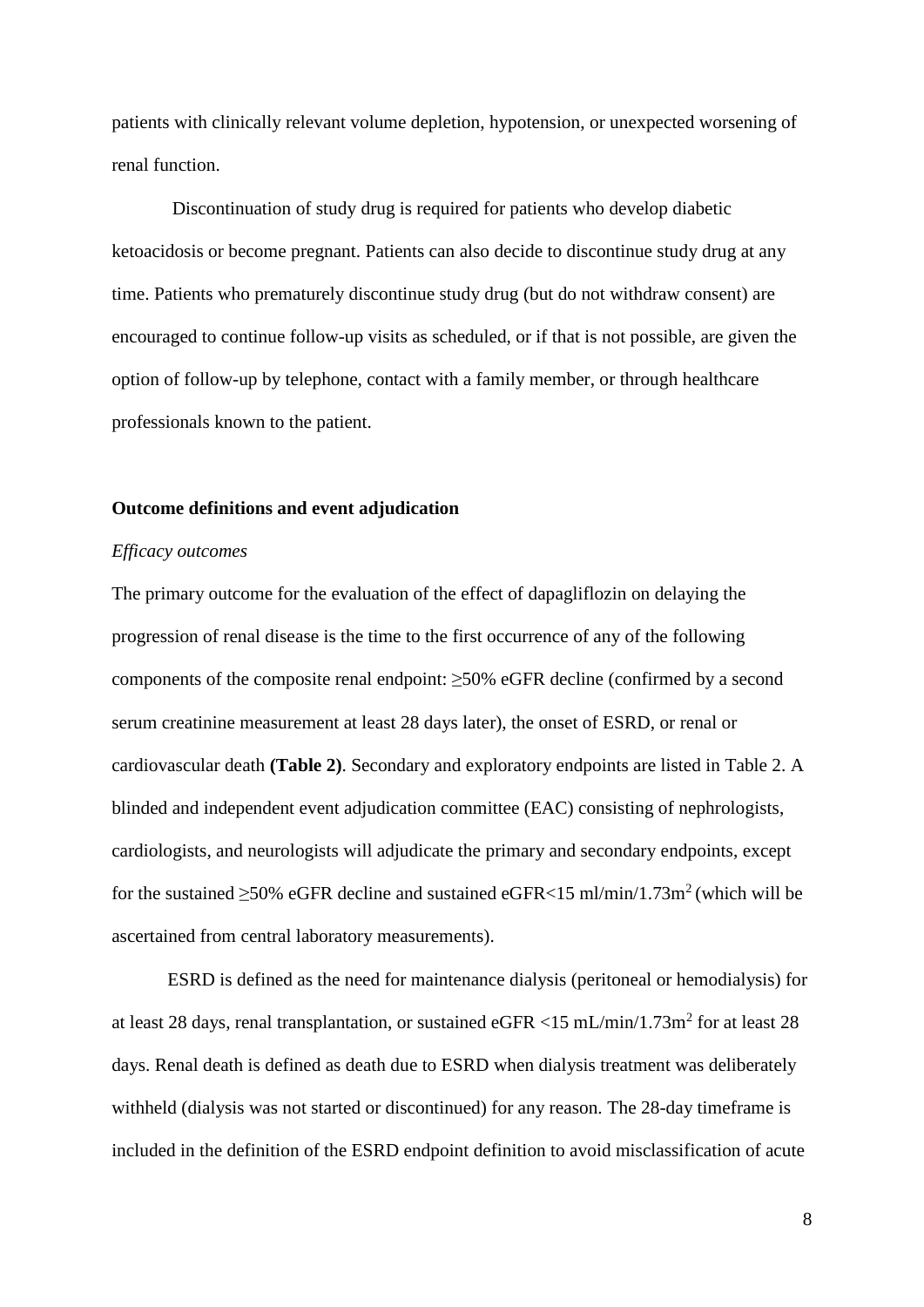kidney injury as ESRD. If the dialysis treatment was stopped before day 28 due to death, futility or patient electing to stop dialysis, the EAC will decide whether or not the need for dialysis was likely to be permanent and meets the ESRD criteria.

The EAC will also be responsible for adjudicating possible myocardial infarction, unstable angina, stroke, and transient ischemic attack.

#### *Safety outcomes*

Selected adverse event data are being collected, given the extensive prior experience with dapagliflozin. Only serious adverse events and adverse events of interest or leading to premature study drug discontinuation, study drug interruption or dose reduction are recorded. Adverse events of interest include volume depletion, renal events, major hypoglycemia, fractures, potential diabetic ketoacidosis, adverse events leading to amputations or adverse events leading to an increased risk of lower limb amputations.

#### **Background medication**

Efforts are being made to maintain patients on their stable optimized dose of ACEi or ARB for the duration of the trial. Management of blood pressure, lipids and glucose, and use of other essential therapies, is left to the discretion of the investigator, in keeping with local clinical practice and guidelines.

## **Statistical considerations**

## *Sample size calculation*

DAPA-CKD is an event driven trial. The sample size is based on the expected rate of the primary efficacy endpoint and the anticipated size of the effect of dapagliflozin treatment. With recruitment of at least 4000 patients, the trial will have 90% power to detect a relative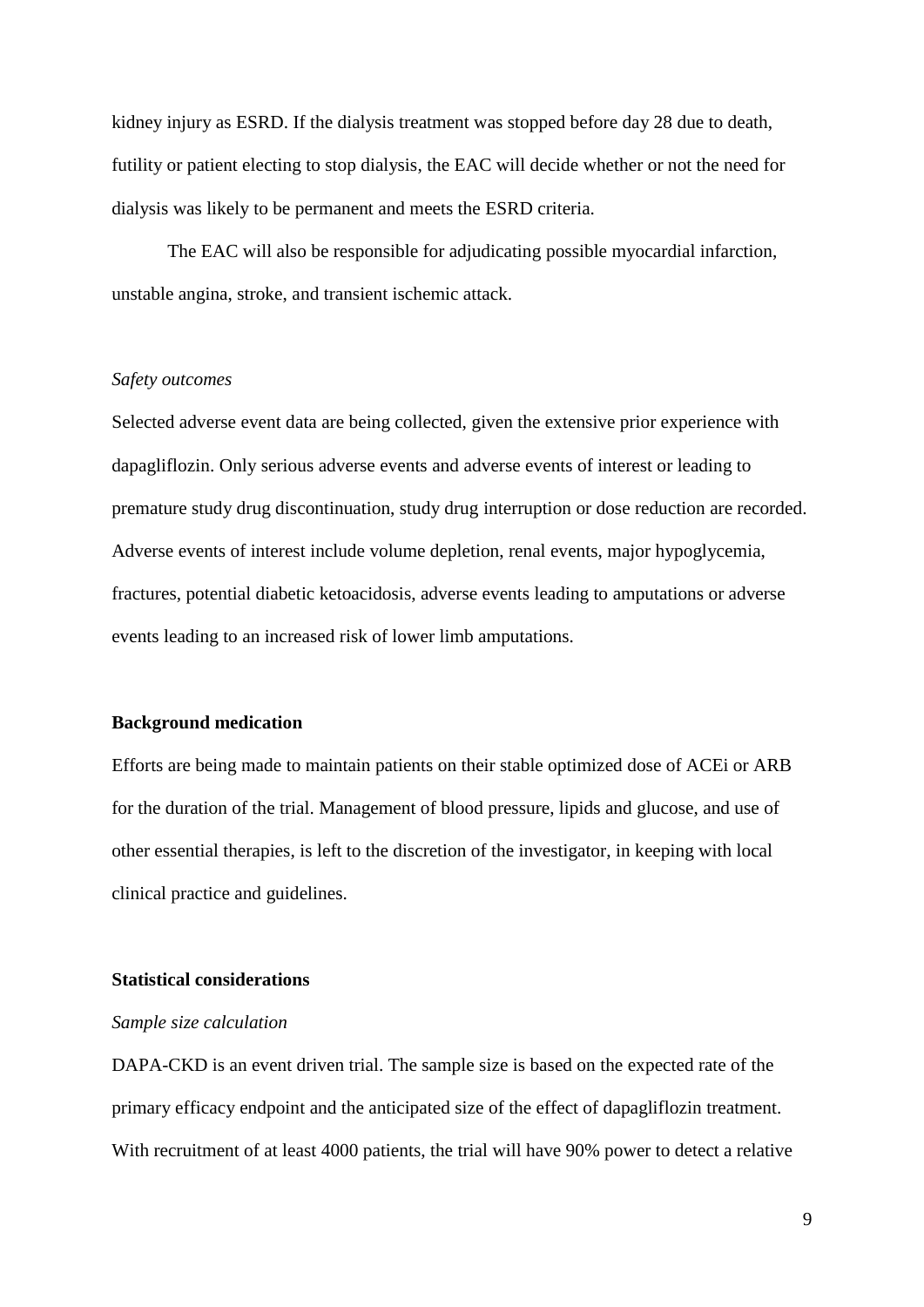risk reduction of 22% in the primary endpoint based on primary events being observed in 681 patients, and a two-side p-value of 0.05. Assumptions underlying the sample size calculation included a placebo event rate of 7.5% events per year (based on event rates observed in relevant patients in prior trials), an annual drug discontinuation rate of 6%, 1% loss to followup, a recruitment period of 24 months, and a total study duration of approximately 45 months.

An interim analysis will be conducted when approximately 75% of the primary events are confirmed, using a Haybittle-Peto rule. At the time of the interim analysis, early termination of the trial can be recommended if superiority of dapagliflozin over placebo is demonstrated for the primary composite at a one-sided alpha level of 0.001. The significance level for the final analysis will be determined by the Haybittle-Peto function based on the actual number of events and timing of the interim analysis.

# *Efficacy assessment – primary analysis*

The primary efficacy analysis will be based on the intention-to-treat population, defined as all validly randomized patients. In the analysis of the primary composite endpoint, the treatments (dapagliflozin and placebo) will be compared using a Cox proportional hazard regression model with a factor for treatment group, stratified by the factors used at randomization (type 2 diabetes, UACR) and adjusted for baseline eGFR. In general, the analysis will use each patient's last contact as the censoring date for patients without any primary outcome event. The p-value, hazard ratio and 95% confidence interval will be reported. Kaplan Meier estimates of the cumulative incidence to the first occurrence of any event in the primary endpoint will be calculated and plotted.

#### *Secondary and exploratory efficacy assessment*

10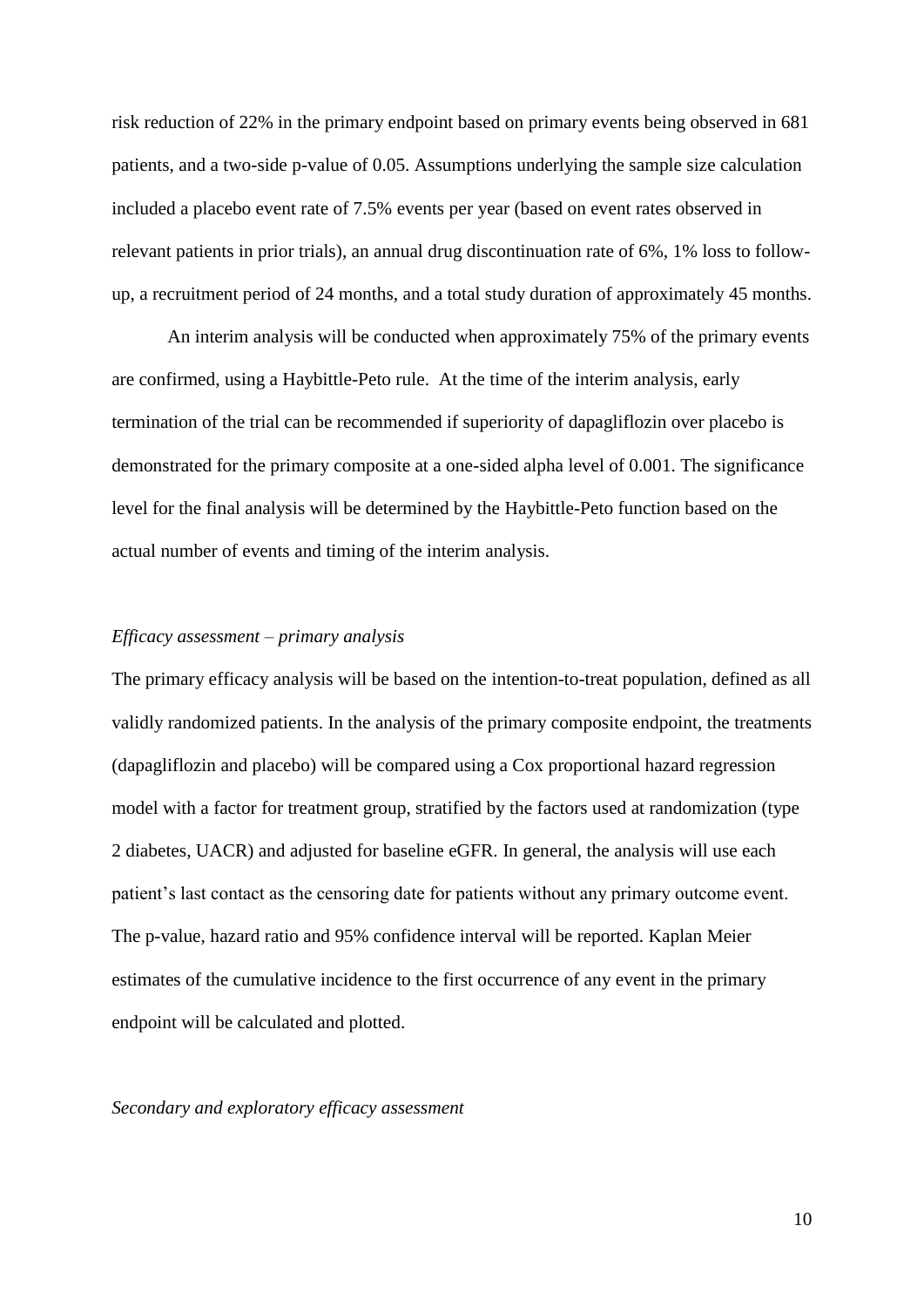The secondary efficacy outcomes will be tested in a similar manner as the primary efficacy outcomes. If superiority is achieved for the primary efficacy outcomes, the secondary outcomes will be tested hierarchical order as follows: 1) composite renal endpoint consisting of 50% eGFR decline, ESRD, or renal death; 2) composite endpoint of CV death or hospitalization for heart failure; 3) time to death from any cause. Statistical significance is required before proceeding to test the next hypothesis in the hierarchical procedure.

Longitudinal repeated eGFR measurements from the two treatment groups will be compared using the mixed-effects maximum likelihood repeated measures (MMRM) analysis. The change in eGFR using on-treatment values will be the dependent variable. The treatment time interaction term is the parameter of interest and indicates the eGFR slope difference between dapagliflozin and placebo.

## *Patient-reported outcomes*

Health-related quality-of-life outcomes will be recorded using the EuroQol 5 Dimensions 5 Levels (EQ-5D-5L) index score and Kidney Disease Quality of Life questionnaires assessed at baseline and every 4 months during the trial.

#### **Study oversight**

The trial is overseen by an executive committee, consisting of nine academic members and two non-voting members from the study sponsor. The executive committee designed the trial, oversees its conduct, and will supervise the analysis of the data. The sponsor is responsible for collection and analysis of the data in conjunction with the executive committee. All authors will have access to the study results. An independent data and safety monitoring committee (DMC) reviews safety data and overall study conduct throughout the trial.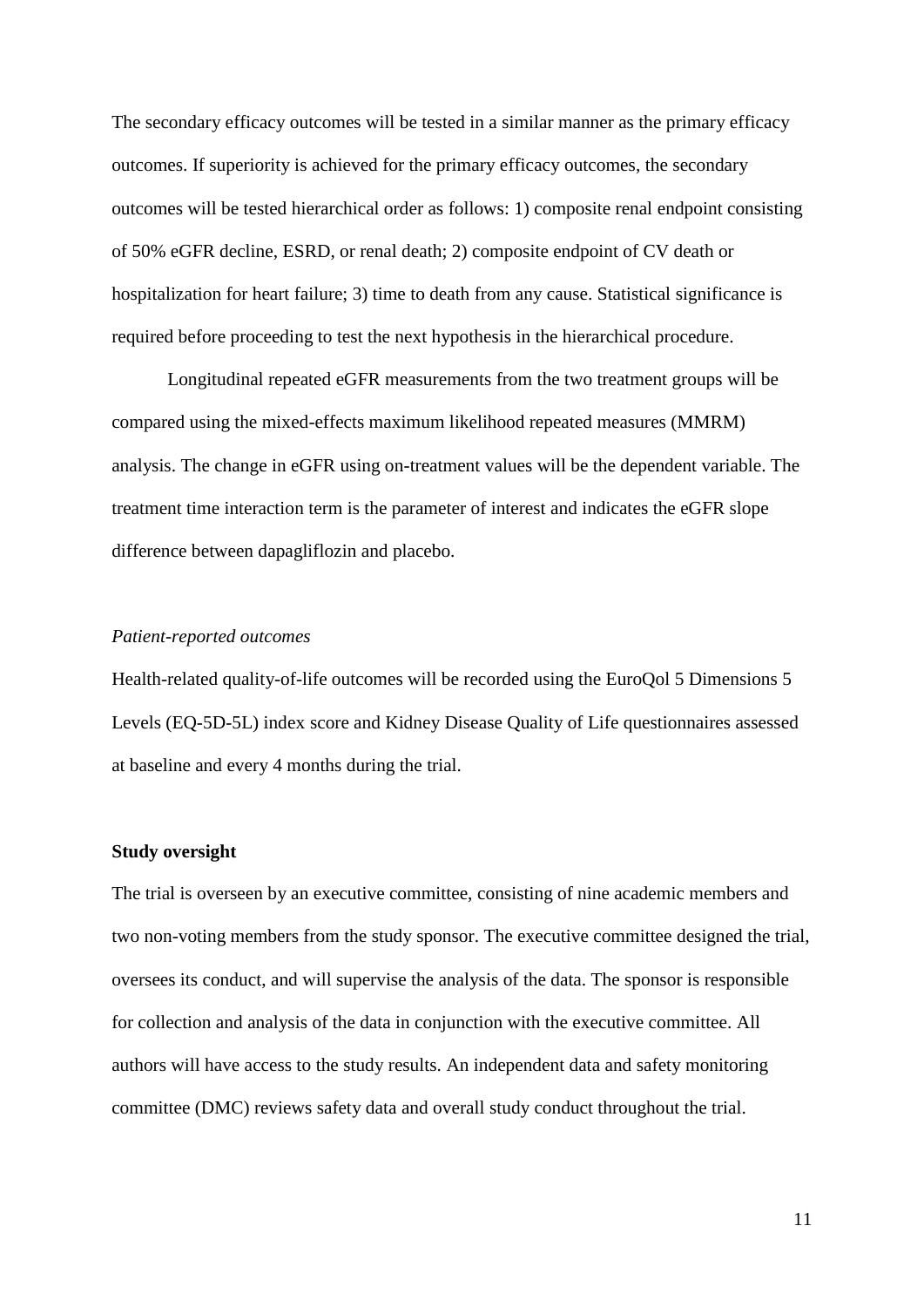#### **Discussion**

SGLT-2 inhibitors have emerged as powerful agents to reduce the incidence of renal events, as well as cardiovascular events, in patients with type 2 diabetes. Their apparent ability to slow the progressive decline in renal function over time is not completely explained by improved glycemic control, implicating other, non-glycemic pathways. These include natriuretic/osmotic diuresis, restoration of tubulo-glomerular feedback leading to glomerular afferent vasoconstriction with reduction in single nephron hyperfiltration, amelioration of renal tissue hypoxia, and attenuation of inflammation and fibrosis. [1, 7] If one or more of these mechanisms are operative, SGLT-2 inhibitors may also be beneficial in patients with CKD without diabetes. DAPA-CKD will test this hypothesis by assessing whether dapagliflozin safely reduces the risk of a composite renal and cardiovascular death endpoint in a broad spectrum of patients with CKD, with and without diabetes, who are already on optimized standard-of-care reno-protective therapy.

An important consideration in the design of DAPA-CKD was the likely efficacy and safety of dapagliflozin in patients with CKD without diabetes. Some patients without diabetes have been exposed to SGLT2 inhibitors in prior studies. Collectively, these earlier studies showed that SGLT2 inhibition induced glycosuria and led to reductions in blood pressure, body weight, and serum urate.[8, 9] With most glucose-lowering drugs, hypoglycaemia is a particular safety concern. However, the glycosuria induced by SGLT-2 inhibitors diminishes with diminishing blood glucose concentrations and filtered glucose load, which is why hypoglycaemia is not, inherently, a risk with these agents. In addition, a compensatory increase in basal hepatic glucose production following urinary glucose loss helps maintain fasting plasma glucose at euglycemic levels in individuals without diabetes.[10] Additionally, in patients with CKD, the filtered glucose load is reduced due to decreased glomerular glucose filtration. It is perhaps not surprising therefore that in a pooled analysis of

12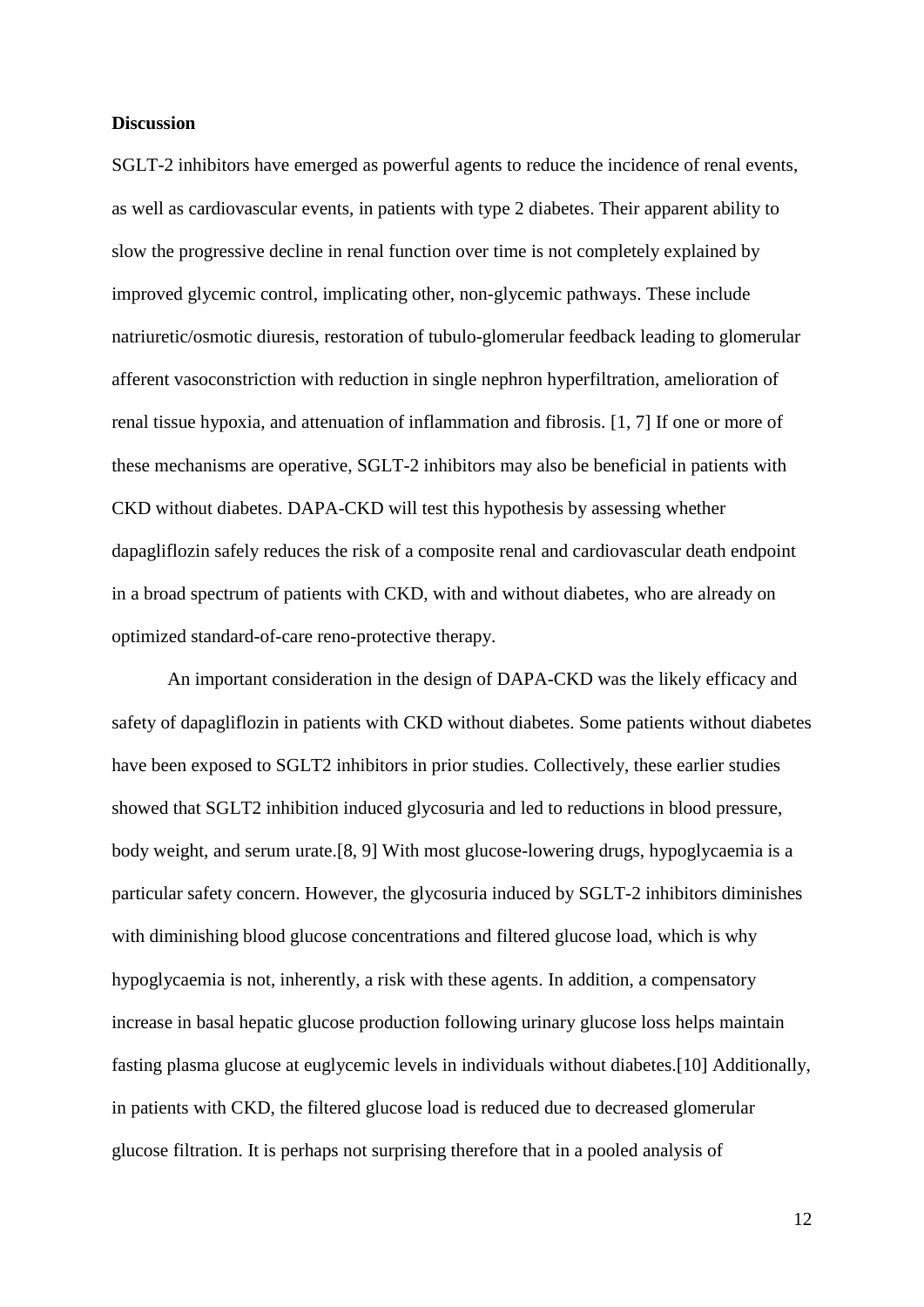randomized controlled trials enrolling patients with type 2 diabetes and eGFR between 15 and  $45 \text{ ml/min}/1.73 \text{ m}^2$ , the occurrence of hypoglycemia was similar in the placebo and dapagliflozin treatment groups.[11]

We are collecting other specific safety data relevant to glucose-lowering therapy in general and SGLT-2 inhibitors in particular, including information on fractures, diabetic keto-acidosis, amputations, and acute kidney injury (AKI). AKI is of particular interest in DAPA-CKD because the haemodynamic actions of SGLT2 inhibitors may lead to an initial reduction in eGFR, similar to that seen with an ACEi or ARB, albeit due to a different purported haemodynamic mechanism (i.e. afferent arteriolar constriction with SGLT2 inhibitors compared to efferent arteriolar dilatation with renin-angiotensin system blockers).[12] Despite these similarities, fewer episodes of AKI were reported with SGLT-2 inhibition in the DECLARE TIMI-58, EMPAREG-OUTCOME, CANVAS, and CREDENCE programs, although these findings are based on investigator reported adverse events which did not have a specific definition and which were not adjudicated.[2-5] To properly determine the effects of dapagliflozin on AKI in patients with CKD, all potentially severe AKIs, defined as a doubling of serum creatinine compared to the last central laboratory measurement, are being adjudicated by the independent EAC. An unexpected increase in the rate of lower limb amputation was reported with canagliflozin in the CANVAS Program but not in the CREDENCE trial.[3, 5] This has not been observed with dapagliflozin in any prior study, including DECLARE TIMI-58 and DAPA-Heart Failure (DAPA-HF), and it was also not seen with empaglifozin in EMPAREG-OUTCOME.[2, 4, 13] However, it is a regulatory requirement that all amputations, and events predisposing to increased risk of an amputation, are collected in all ongoing SGLT-2 inhibitor trials, including DAPA-CKD.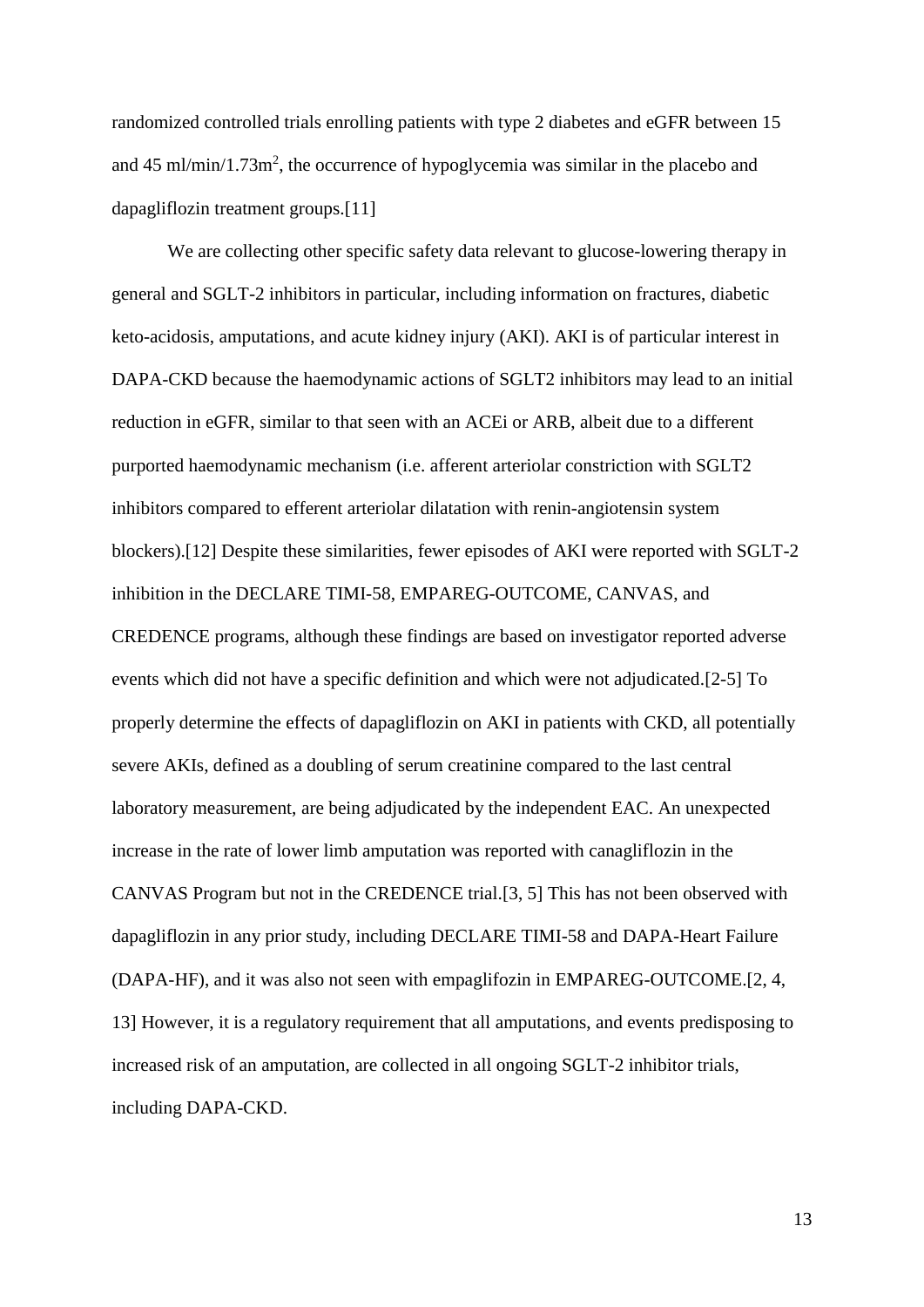From an efficacy perspective, DAPA-CKD will determine the effect of dapagliflozin on a composite renal endpoint, which has been used in previous CKD outcome trials. The most clinically meaningful component of this endpoint is ESRD, defined as initiation of dialysis for more than 28 days or renal transplantation. A sustained eGFR below 15  $ml/min/1.73m<sup>2</sup>$  is also included in the definition of ESRD. It is considered clinically relevant given the increased risk of mortality and decreased quality of life in individuals in whom the eGFR falls below this level. A 50% eGFR decline, equivalent to an approximate 80% increase in serum creatinine, is an additional component, contrasting with some other trials which instead have variously used a doubling of serum creatinine or 40% eGFR decline as a component of a composite renal endpoint.[14] We decided not to use a 40% eGFR decline, given that dapagliflozin may cause an acute, haemodynamically-mediated, reduction in eGFR. This can potentially cause declines in eGFR of up to 40% which do not reflect true progression of CKD, diminishing the ability to differentiate between placebo and dapagliflozin and increasing the risk of a type 1 error.[15] A doubling of serum creatinine was not chosen because a 50% eGFR decline has been shown to be an equally robust measure of significant decline in renal function and may decrease the sample size and operational complexity of the trial. The primary endpoint also includes death due to renal or cardiovascular causes. All-cause mortality was not included since dapagliflozin is not expected to influence deaths unrelated to renal or cardiovascular causes.

How do DAPA-CKD participants compare to participants enrolled in other SGLT2 inhibitor trials? A minority of patients recruited into cardiovascular outcome trials of SGLT2 inhibitors had CKD defined by eGFR or UACR. CREDENCE is the only trial to date that has recruited only patients with both type 2 diabetes and CKD. In DAPA-CKD, approximately 90% of patients will have an eGFR below 60 ml/min/1.73m<sup>2</sup> and at least 80% of participants a UACR above 300 mg/g (Figure 3). Considering that both a low eGFR and high UACR are

14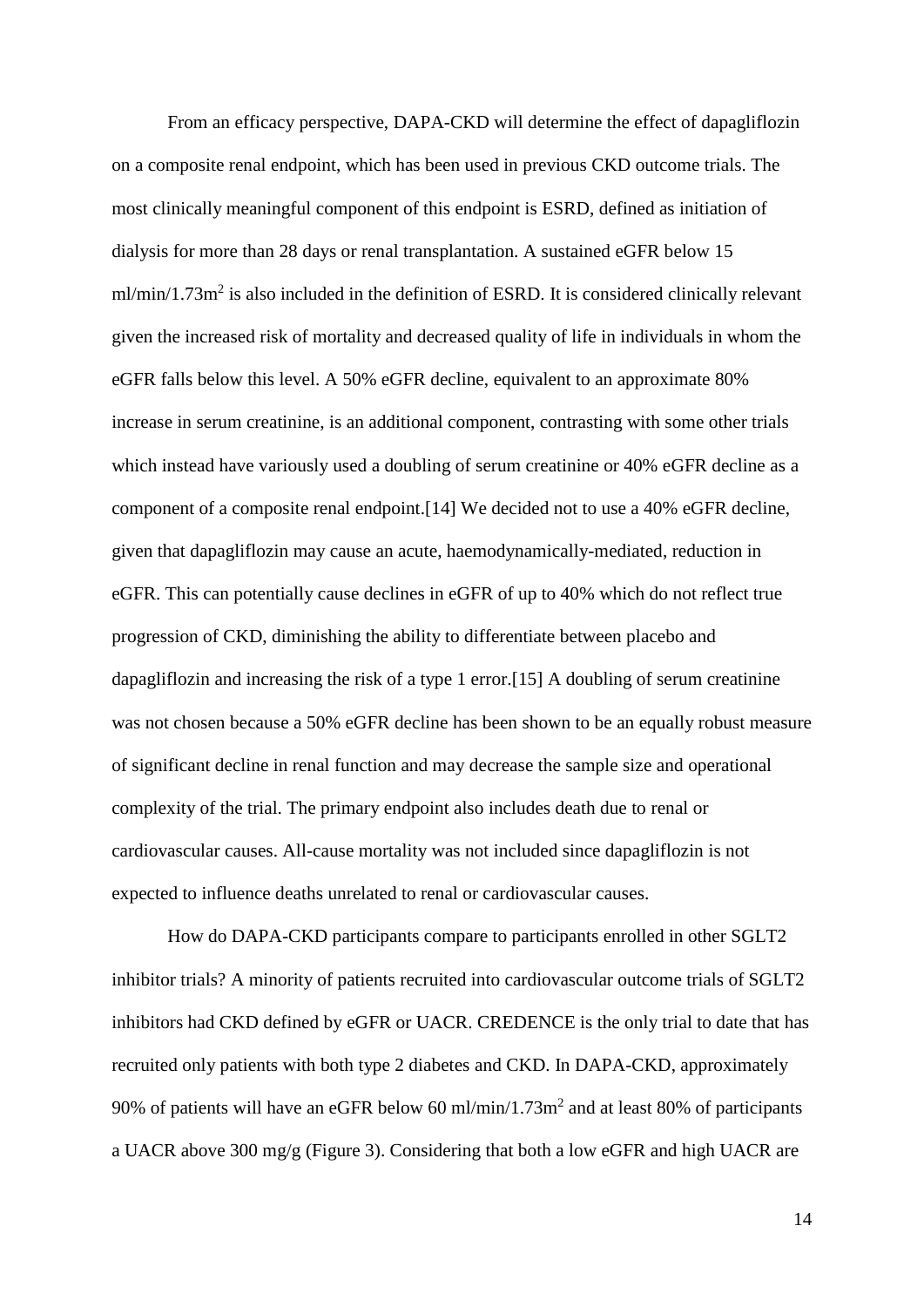strong risk markers for renal as well as cardiovascular events, it is expected that cardiovascular event rates in DAPA-CKD will be at least comparable to the prior SGLT2 cardiovascular outcome trials. In comparing DAPA-CKD with the two other SGLT2 renal outcome trials (CREDENCE and EMPA-KIDNEY), DAPA-CKD enrolled a broader population than CREDENCE, the latter included only patients with type 2 diabetes (Figure 4). The EMPA-KIDNEY trial, assessing the effect of empagliflozin compared to placebo, extends the inclusion criteria further and also enrols patients with type 1 diabetes and patients with UACR <200 mg/g if their eGFR is between 20 and 45 ml/min/1.73m<sup>2</sup> (Figure 4). Overall, these three trials will help to define the optimum use of SGLT2 inhibitors in the management of CKD.

During the conduct of the DAPA-CKD trial, the results of two other large cardiovascular outcome trials with dapagliflozin, DECLARE TIMI-58 and DAPA-HF, became available. The DECLARE TIMI-58 trial reported that in patients with type 2 diabetes with predominantly preserved renal function who had, or were at risk of cardiovascular disease, dapagliflozin significantly lowered the rate of the composite endpoint heart failure or cardiovascular death by 17% and the risk of a composite endpoint of 40% eGFR decline, ESRD, and renal death by 47%.[4] The DAPA-HF trial demonstrated that in patients with heart failure and reduced ejection fraction with or without type 2 diabetes, dapagliflozin significantly reduced the risks of the composite primary outcome of heart failure or cardiovascular death.[13] These effects were remarkably consistent both in patients with and without type 2 diabetes as well as in patients with or without CKD. Moreover, the trial reported that the rate of serious renal related adverse events was significantly lower in the dapagliflozin (1.6%) compared to the placebo group (2.7%; p=0.009). These results set expectations for patients with CKD but they have to be confirmed in the DAPA-CKD study.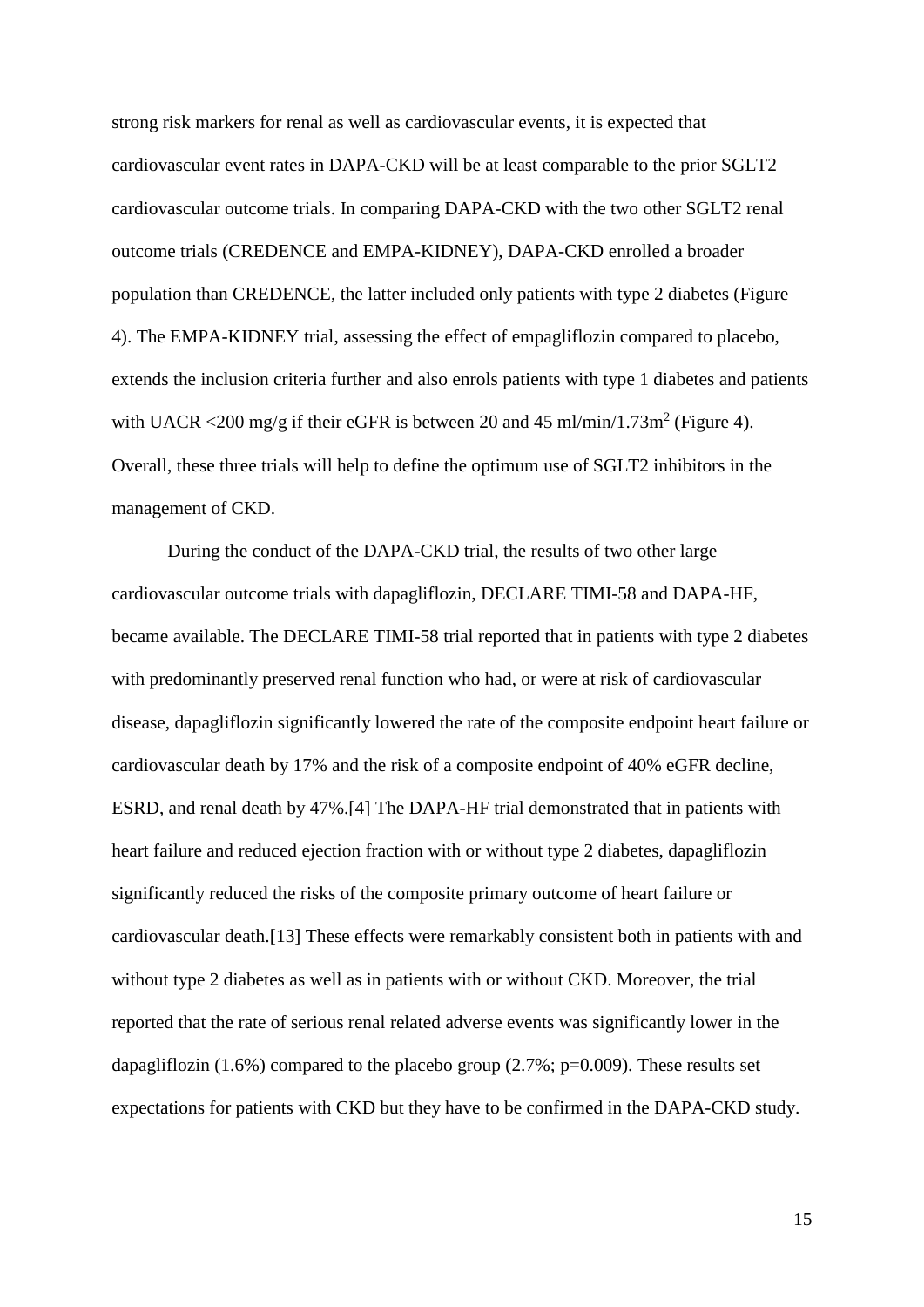In summary, DAPA-CKD study is the first dedicated clinical trial to explore the potential benefits and risks of SGLT2 inhibitors in patients across multiple CKD stages both with and without diabetes who are already receiving evidence-based reno-protective therapy.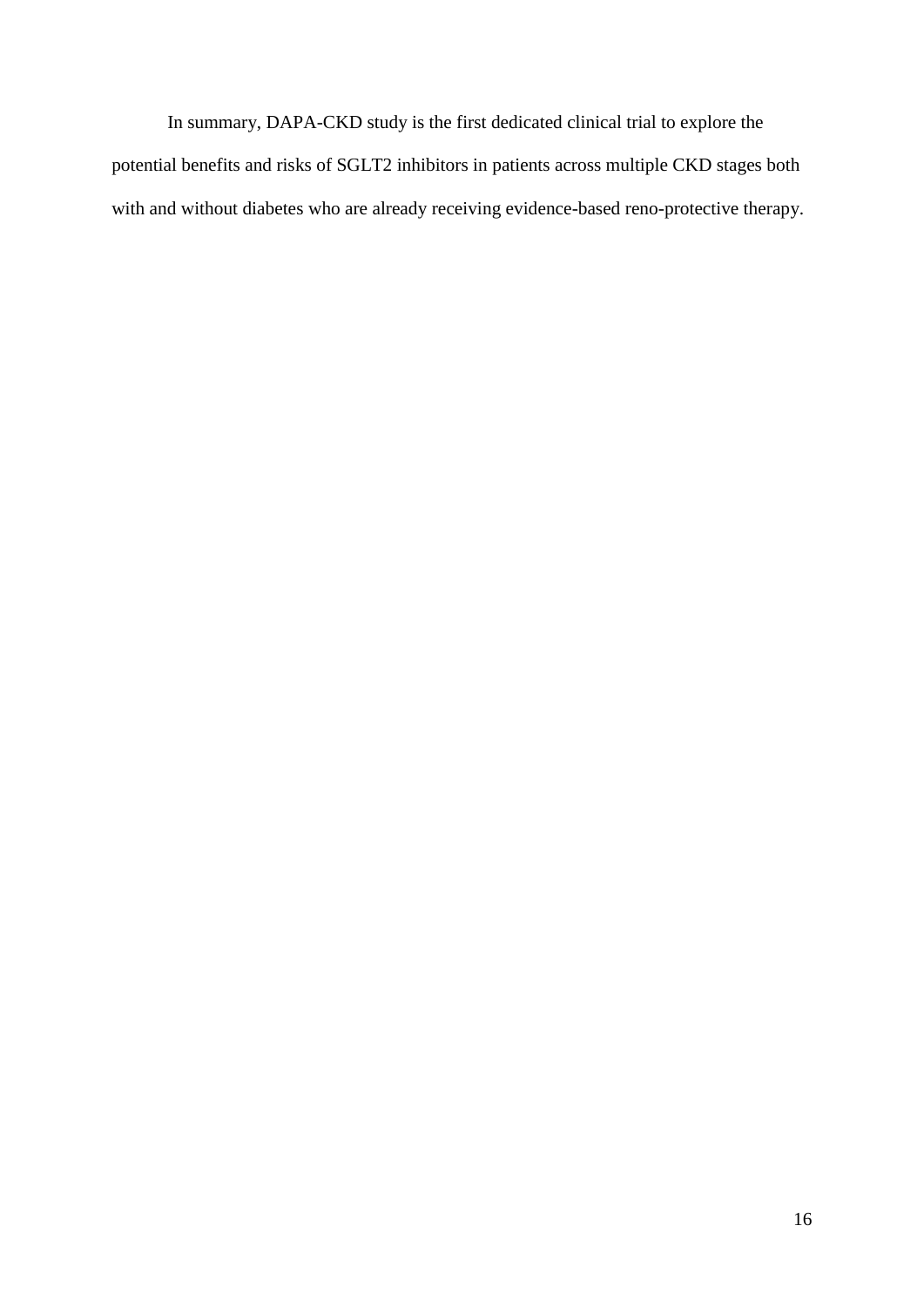## **Contributors**

#### **Members of the DAPA-CKD Executive Committee:**

H.J.L. Heerspink (co-chair), D.C. Wheeler (co-chair), G. Chertow, R. Correa-Rotter, T. Greene, F-F Hou, J.McMurray, P. Rossing, R. Toto, B. Stefansson, AM Langkilde.

#### **Members of the DAPA-CKD Independent Data Monitoring Committee**:

Marc A. Pfeffer (Chair; Brigham and Women's Hospital, Boston, USA). Stuart Pocock, (London School of Hygiene and Tropical Medicine, London, UK); Karl Swedberg, (University of Gothenburg , Göteborg, Sweden); Jean L. Rouleau (Montréal Heart Institute, Montreal, Québec, Canada); Nishi Chaturvedi (University College London, London, UK); Peter Ivanovich (Northwestern University, Chicago, USA); Andrew S. Levey (Tufts Medical School, Boston, USA); Heidi Christ-Schmidt (Statistics Collaborative, Washington DC, USA).

# **Members of the DAPA-CKD Event Adjudication Committee**:

Johannes Mann (Co-chair; Friedrich Alexander University Erlangen, Erlangen, Germany); Claes Held, Professor (Co-Chair; Uppsala Clinical Research Center, Sweden); Christoph Varenhorst (Uppsala Clinical Research Center, Sweden); Pernilla Holmgren (Uppsala Clinical Research Center, Sweden); Theresa Hallberg (Uppsala Clinical Research Center, Sweden)

## **National Coordinators:**

*Argentina,* Walter Douthat, Hospital Privado, Córdoba *Brazil*, Roberto Pecoits Filho, Irmandade Santa Casa de Misericórdia de Curitiba (PUC-PR), Curitiba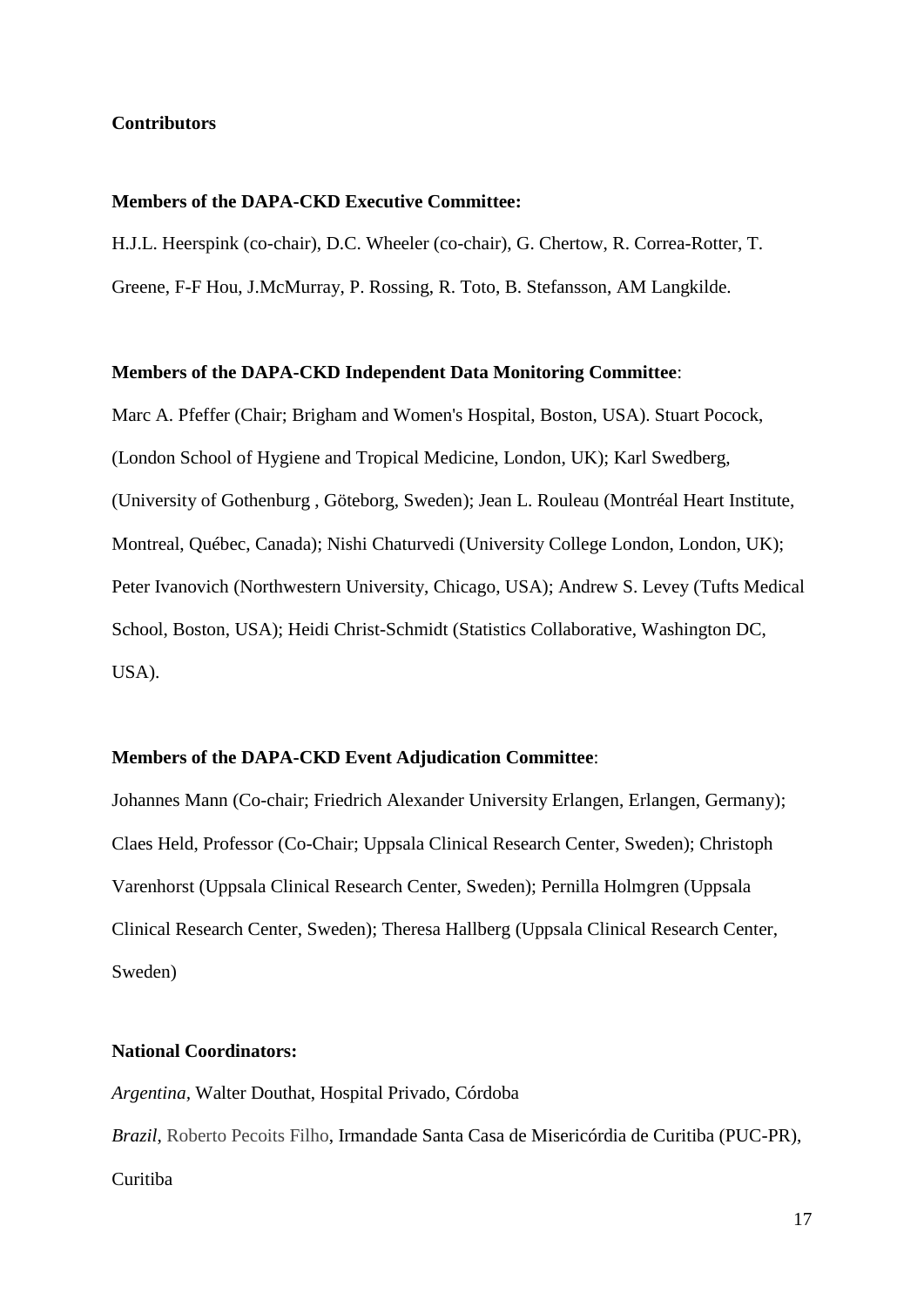*Canada*, David Cherney, The Toronto Hospital, Toronto,

*China,* Fan Fan Hou, Southern Medical University; National clinical research center for kidney disease; Guangzhou, China

*Denmark*, Frederik Persson, Steno Diabetes Center Copenhagen, Gentofte

*Germany,* Hermann Haller, Medizinische Hochschule Hannover, Hannover;

*Hungary*, István Wittmann, Pécsi Tudományegyetem, Pécs

*India,* Dinesh Khullar, Max Super Speciality Hospital, New Delhi

*Japan,* Kashihara Naoki, Kawasaki Medical School Hospital, Kurashiki

*Mexico,* Richardo Correa-Rotter, Inst Nac de Ciencias Médicas y Nutrición Salvador Zubiran,

#### Tlalpan, Mexico City

*Peru,* Elizabeth Escudero, Hospital Nacional Arzobispo Loayza, Lima;

*Philippines,* Rey Isidto, Healthlink Iloilo, Inc., Iloilo City

*Poland*, Michal Nowicki, SPZOZ Uniwersytecki Szpital Kliniczny, Łódź

*Russia,* Mikhail Batiushin, Rostov State Medical University, Rostov-on-Don

*South Korea*, Shin-Wook Kang, Yonsei University Severance Hospital, Seoul

*Spain*, José Luis Górriz Teruel, Hospital Clínico Universitario de Valencia, Valencia

*Sweden*, Hans Furuland, Akademiska sjukhuset, Medicincentrum/Njurmedicinska, Uppsala;

*Ukraine*, Oleksandr Bilchenko, Kharkiv City Clinic of Urgent and Emergency Care, Kharkiv

*United Kingdom,* Patrick Mark, Queen Elizabeth University Hospital, Glasgow

*United States*, Jamie Dwyer, Vanderbilt University Medical Center

Nashville, TN, USA and Kausik Umanath, Henry Ford Hospital, Detroit;

*Vietnam*, Pham Van Bui, Nguyen Tri Phuong Hospital, Ho Chi Minh City.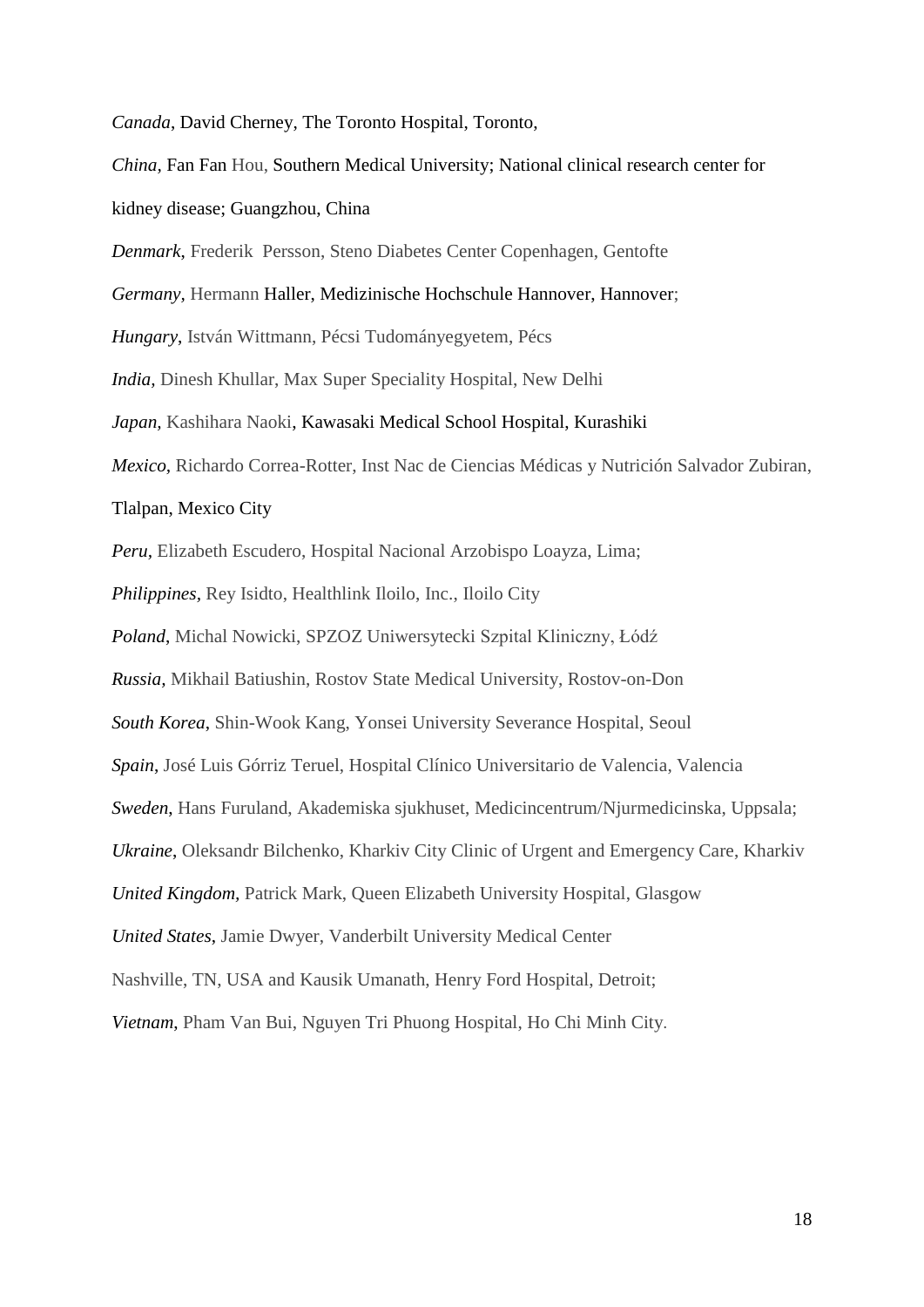#### **Disclosures**

HJLH is consultant for AbbVie, AstraZeneca, Boehringer Ingelheim, CSL Pharma, Gilead, Janssen, Merck, Mundi Pharma, Mitsubishi Tanabe and Retrophin. He received research support from Abbvie, AstraZeneca, Boehringer Ingelheim and Janssen.

GMC serves on the Board of Director for Satellite Healthcare. He has served as a consultant for Akebia, Amgen, Ardelyx, AstraZeneca, Baxter, Cricket, DiaMedica, Gilead, Miromatrix, Outset, Reata, Sanifit, and Vertex. He has received research support from Amgen and Janssen. He has served on DSMBs for Angion, Bayer, and Recor.

PR is consultant for AstraZeneca, Boehringer Ingelheim, Eli Lilly, Gilead, Mundi Pharma, Novo Nordisk, Bayer, Sanofi Aventis Merck Sharp and Dome (all honoraria to his institution) and research support from AstraZeneca and Novo Nordisk.

JMcM's employer, Glasgow University, has been paid by Alnylam, Amgen, AstraZeneca, Bayer, BMS, Cardurion, GSK, Novartis, and Theracos for one or more of participation in clinical trials, advisory boards or symposia (presentations).

RCR is member of DAPACKD executive committee and has consulted in clinical trials for Abbvie, and Amgen. Has served on advisory boards and received honoraria from Boheringer, Astra Zeneca and has been speaker for Astra Zeneca, Boehringer, Abbvie, Takeda, Amgen, and Janssen.

RDT is a consultant for Amgen, Astra-Zeneca, Boehringer-Ingelheim, Bayer, Quintiles, Quest Diagnostics, Relypsa, Reata, MedScape.

FFH is consultant for AbbVie and AstraZeneca. She received research support from Abbvie and AstraZeneca.

DCW has received honoraria from AstraZeneca, Amgen, Bayer, Boehringer Ingelheim, Janssen, Napp, Mundipharma, Mitsubishi Tanabe, Ono Pharma, GlaxoSmithKline and Vifor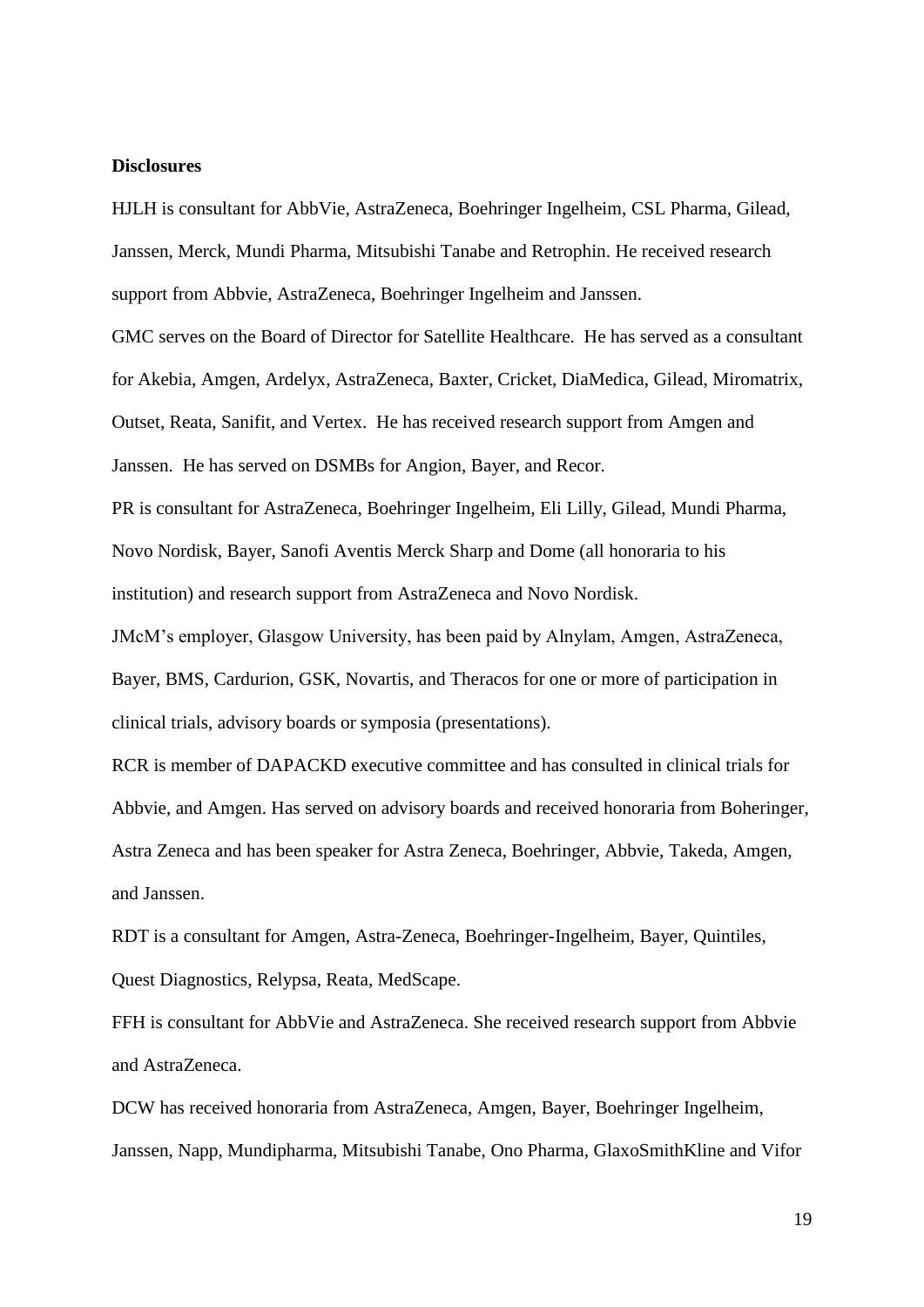Fresenius. PR is consultant for AstraZeneca, Boehringer Ingelheim, Eli Lilly, Gilead, Mundi Pharma, Novo Nordisk, Bayer, Sanofi Aventis Merck Sharp and Dome (all honoraria to his institution) and research support from AstraZeneca and Novo Nordisk.

BVS, ML and AML are AstraZeneca employees.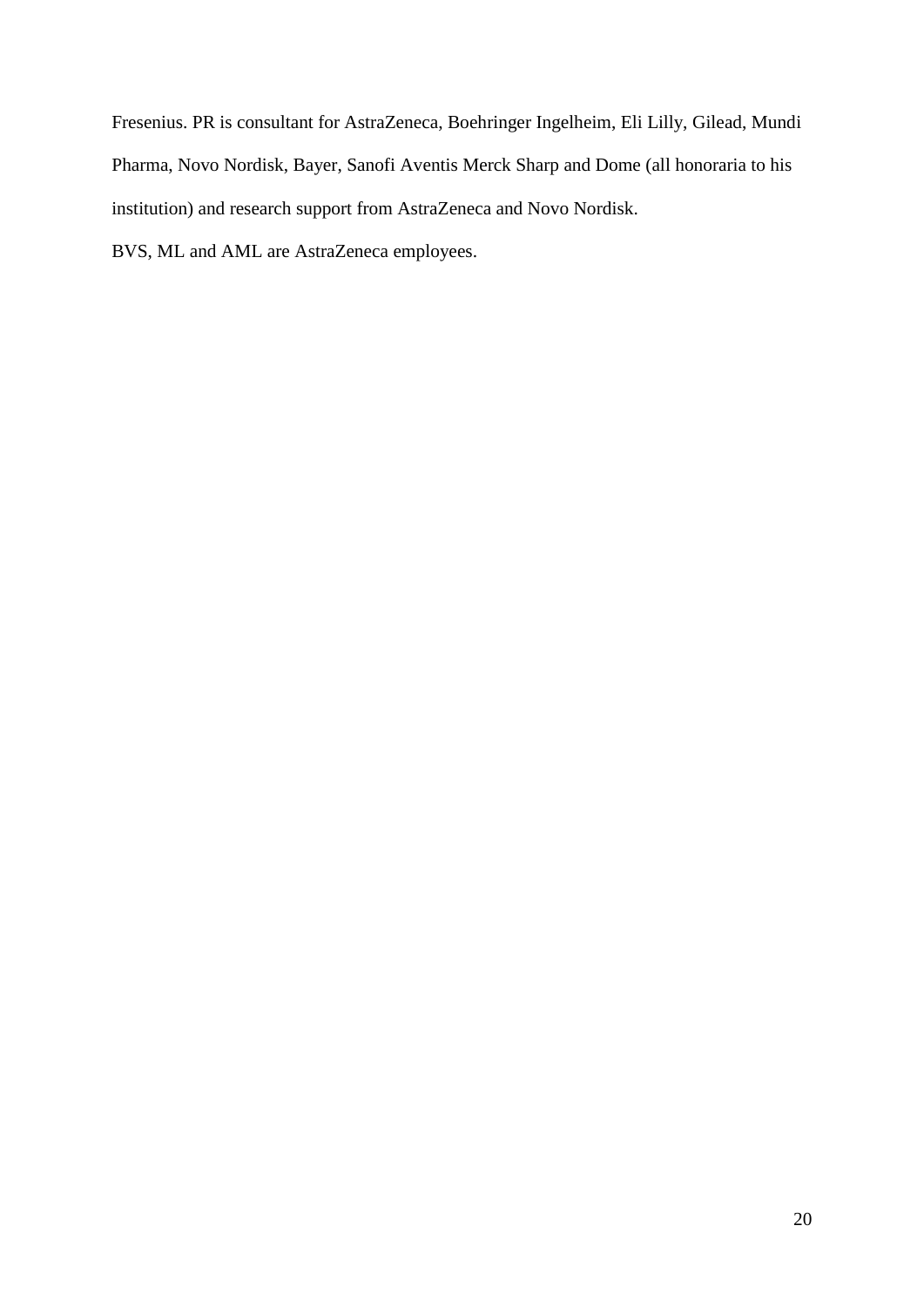# **Table 1:** Main inclusion and exclusion criteria of the DAPA-CKD trial

# **Inclusion criteria**

- $\bullet$   $\geq$ 18 years of age
- eGFR  $\geq$ 25 and  $\leq$ 75 ml/min/1.73m<sup>2</sup> at screening
- UACR  $\geq$ 200 and  $\leq$ 5000 mg/g at screening
- Stable and for the patient maximum tolerated labelled dose of an ACEi or ARB for at least 4 weeks before screening, if not medically contraindicated

# **Exclusion criteria**

- Type 1 diabetes mellitus
- Autosomal dominant or autosomal recessive polycystic kidney disease, lupus nephritis or ANCA-associated vasculitis
- Receiving cytotoxic therapy, immunosuppressive therapy or other immunotherapy for primary or secondary renal disease within 6 months prior to enrolment
- New York Heart Association (NYHA) class IV Congestive Heart Failure
- MI, unstable angina, stroke or TIA within 8 weeks prior to enrolment
- Coronary revascularization (percutaneous coronary intervention or coronary artery bypass grafting) or valvular repair/replacement within 8 weeks prior to enrolment
- Any condition outside the renal and CV study area with a life expectancy of less than 2 years based on investigator´s clinical judgement
- Hepatic impairment (aspartate transaminase (AST) or alanine transaminase (ALT)  $>3x$  the upper limit of normal (ULN); or total bilirubin  $>2x$  ULN at time of enrolment)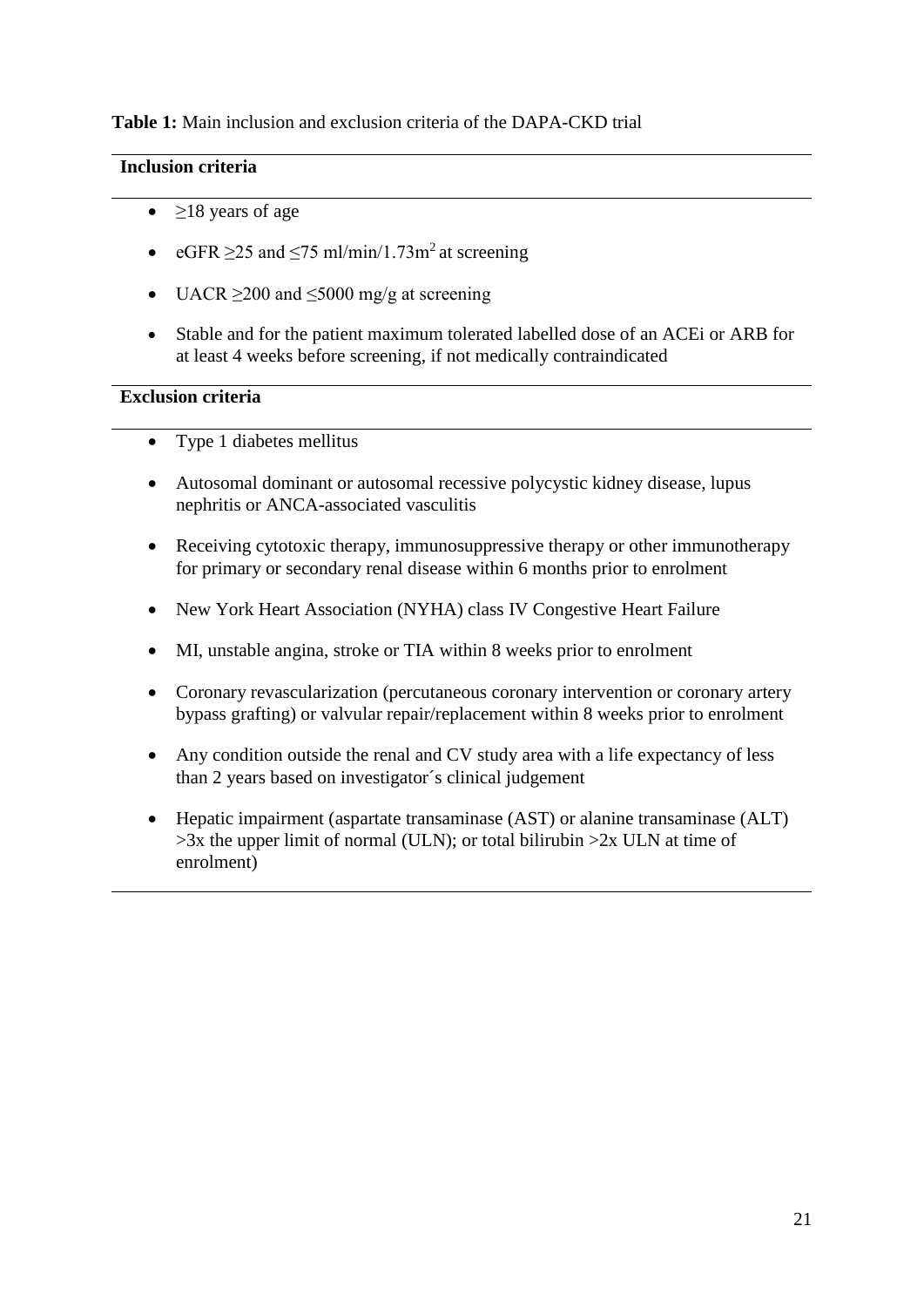**Table 2:** Primary, Secondary, Exploratory, and Safety Endpoints of DAPA-CKD

# **Primary composite endpoint:**

- 1. Time to  $\geq$ 50% eGFR decline from baseline (confirmed by  $\geq$ 28-day serum creatinine)
- 2. Time to end-stage renal disease (ESRD) defined as eGFR <15 mL/min/1.73 m<sup>2</sup>, need for chronic dialysis (both confirmed after  $\geq$ 28 days), renal transplantation
- 3. Time to renal or cardiovascular Death

# **Secondary endpoints:**

- 1. Time to a composite renal endpoint:
	- 1.  $\geq$ 50% eGFR decline from baseline (confirmed by  $\geq$ 28-day serum creatinine)
	- 2. ESRD defined as eGFR<15 ml/min/1.73m<sup>2</sup>, need for chronic dialysis or renal transplantation
	- 3. Renal death
- 2. Time to the first occurrence of either CV death or hospitalization for heart failure
- 3. Time to death from any cause

# **Exploratory endpoints include** (but not limited to):

- 1. Time to individual components of the primary renal endpoint
- 2. Time to a composite endpoint of chronic dialysis, renal transplantation, or renal death
- 3. Time to the first sustained  $> 40\%$  decline in eGFR from baseline
- 4. Time to the first sustained  $\geq$  30% decline in eGFR from baseline
- 5. eGFR change over time calculated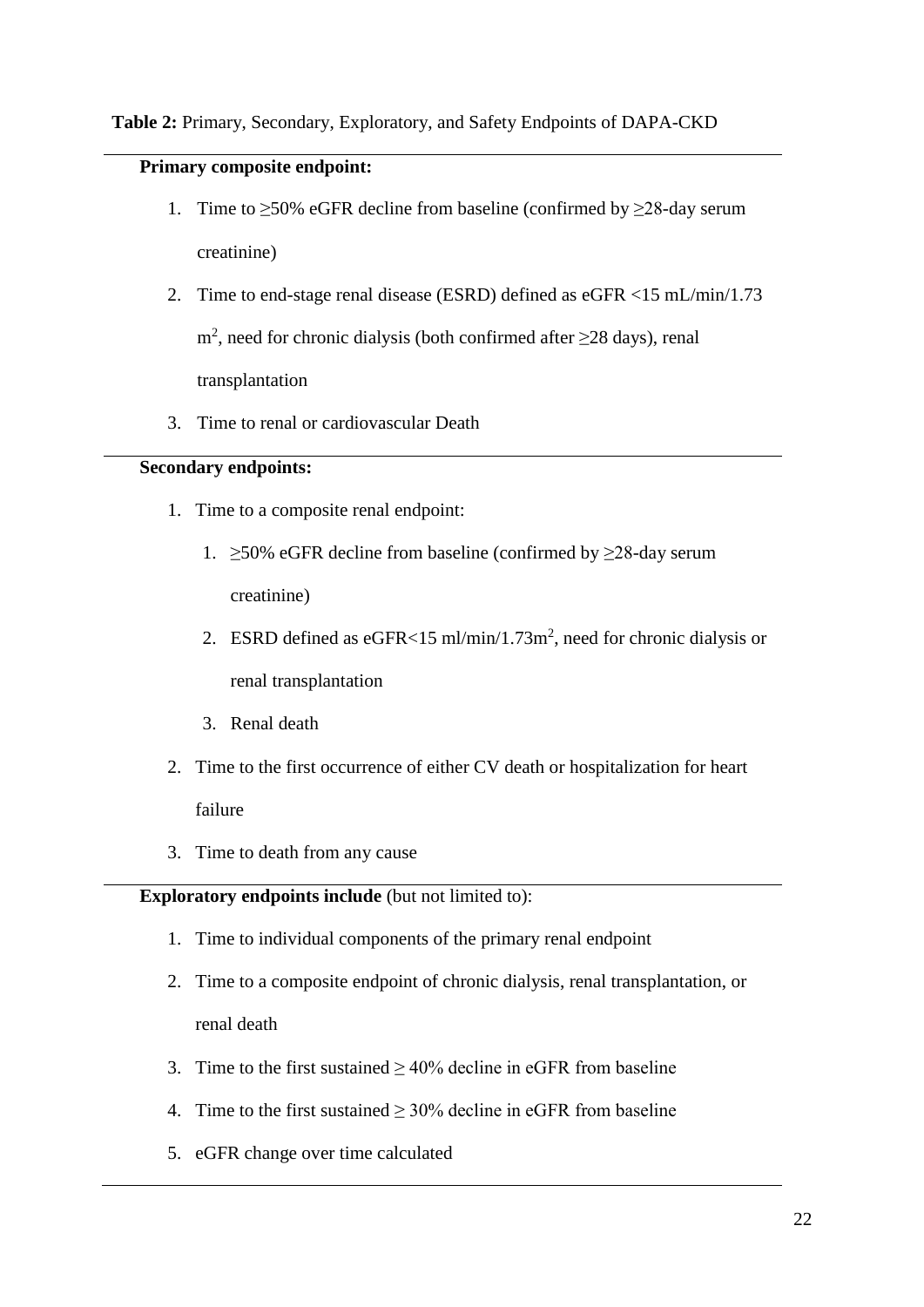- a. From baseline to end of treatment
- b. From first on treatment measurement to end of treatment
- 6. Proportion of patients with  $eGFR > 40$  ml/min/.173m<sup>2</sup> at baseline who enter CKD stage 4 during the study
- 7. Change in UACR from baseline
- 8. Time to the first occurrence of each of any of the following central laboratory values levels of serum potassium
	- a.  $> 6.0$  mmol/L.
	- b.  $> 5.5$  mmol/L
	- c.  $<$  3.5 mmol/L
	- d.  $<$  3.0 mmol/L
- 9. Time to first occurrence of doubling of serum creatinine (compared to the most recent central laboratory measurement)
- 10. Proportion of patients without diabetes at baseline with a new diagnosis of type 2 diabetes during the study
- 11. Changes in HbA1c from baseline
- 12. Time to a composite major cardiovascular endpoint of non-fatal myocardial infarction, non-fatal stroke, or cardiovascular death
- 13. Time to the first hospitalisation for heart failure
- 14. Time to the first fatal or non-fatal myocardial infarction
- 15. Time to the first fatal or non-fatal stroke of any cause
- 16. Change from baseline in the overall summary score of the KDQOLTM-36 and EQ-5D-5L

## **Safety endpoints**

1. Serious adverse events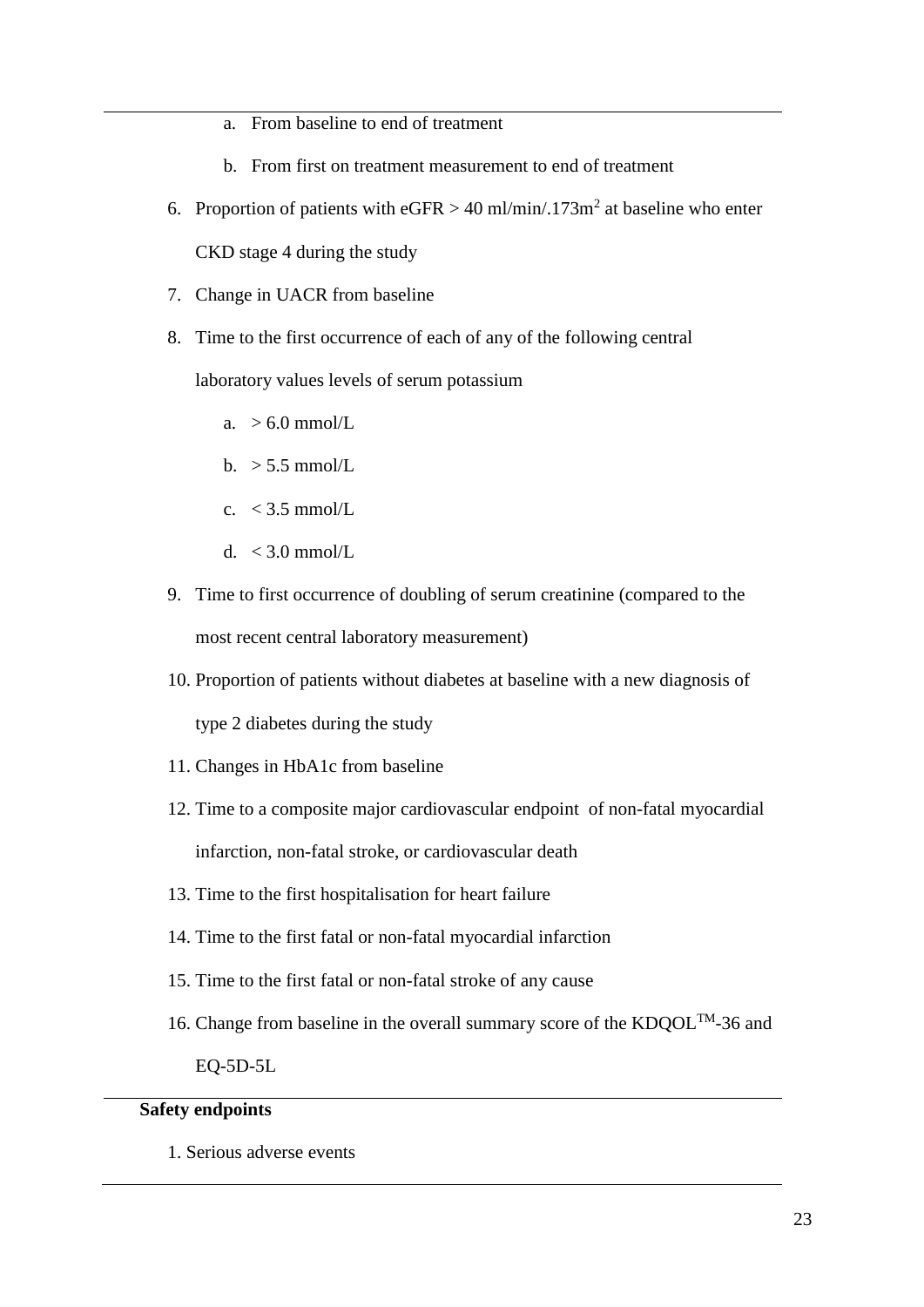- 2. Discontinuation of investigational product due to adverse events
- 3. Changes in clinical chemistry / haematology parameters
- 4. Adverse events of interest (volume depletion, renal events, major

hypoglycemic events, fractures, diabetic ketoacidosis, AEs leading to amputation and AEs leading to a risk for lower limb amputations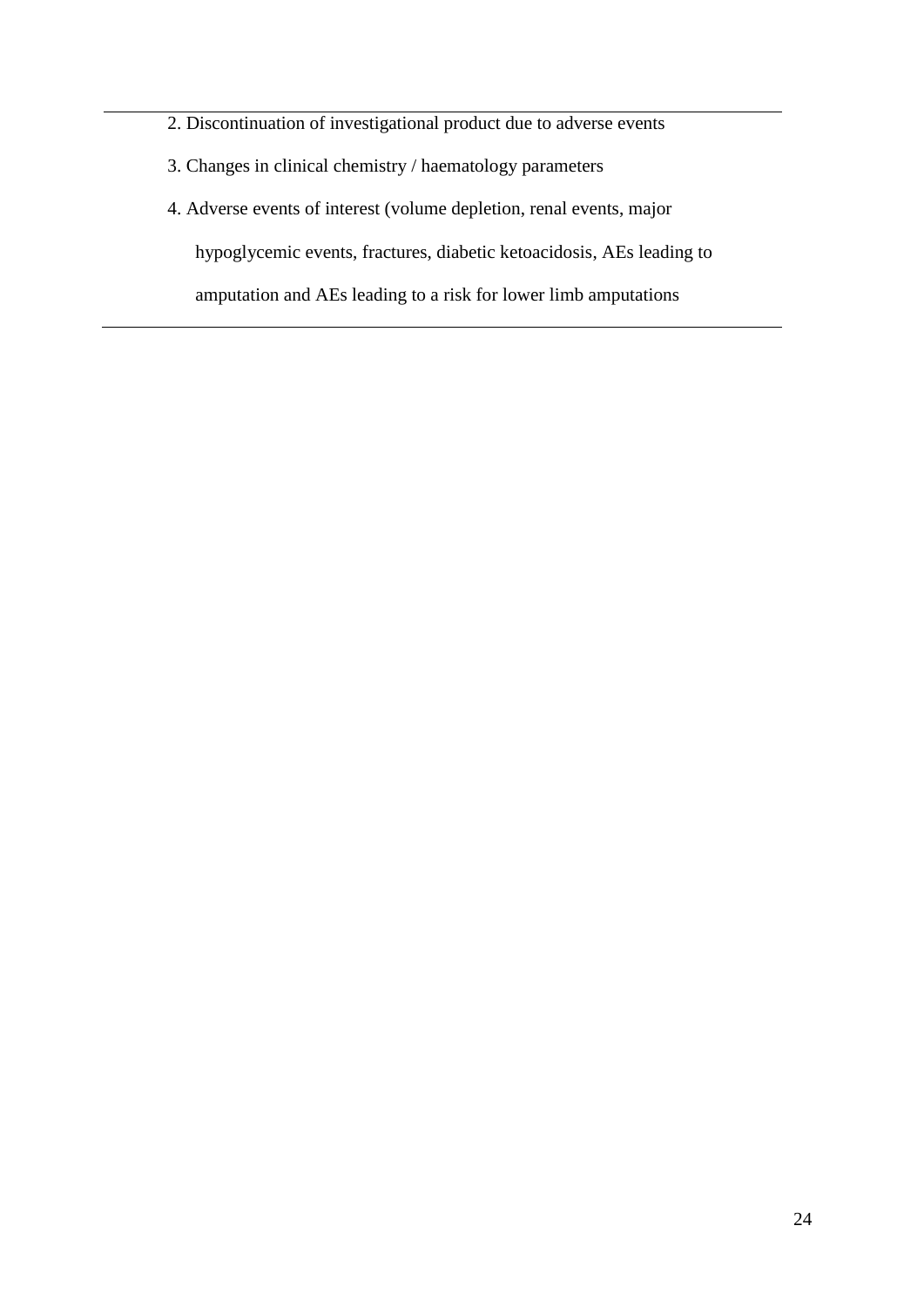**Figure 1.** Countries participating in DAPA-CKD.



| Argentina     | China   | Hungary | Mexico      | Poland      | Spain   | United Kingdom       |
|---------------|---------|---------|-------------|-------------|---------|----------------------|
| <b>Brazil</b> | Denmark | India   | Peru        | Russia      | Sweden  | <b>United States</b> |
| Canada        | Germany | Japan   | Philippines | South Korea | Ukraine | Vietnam              |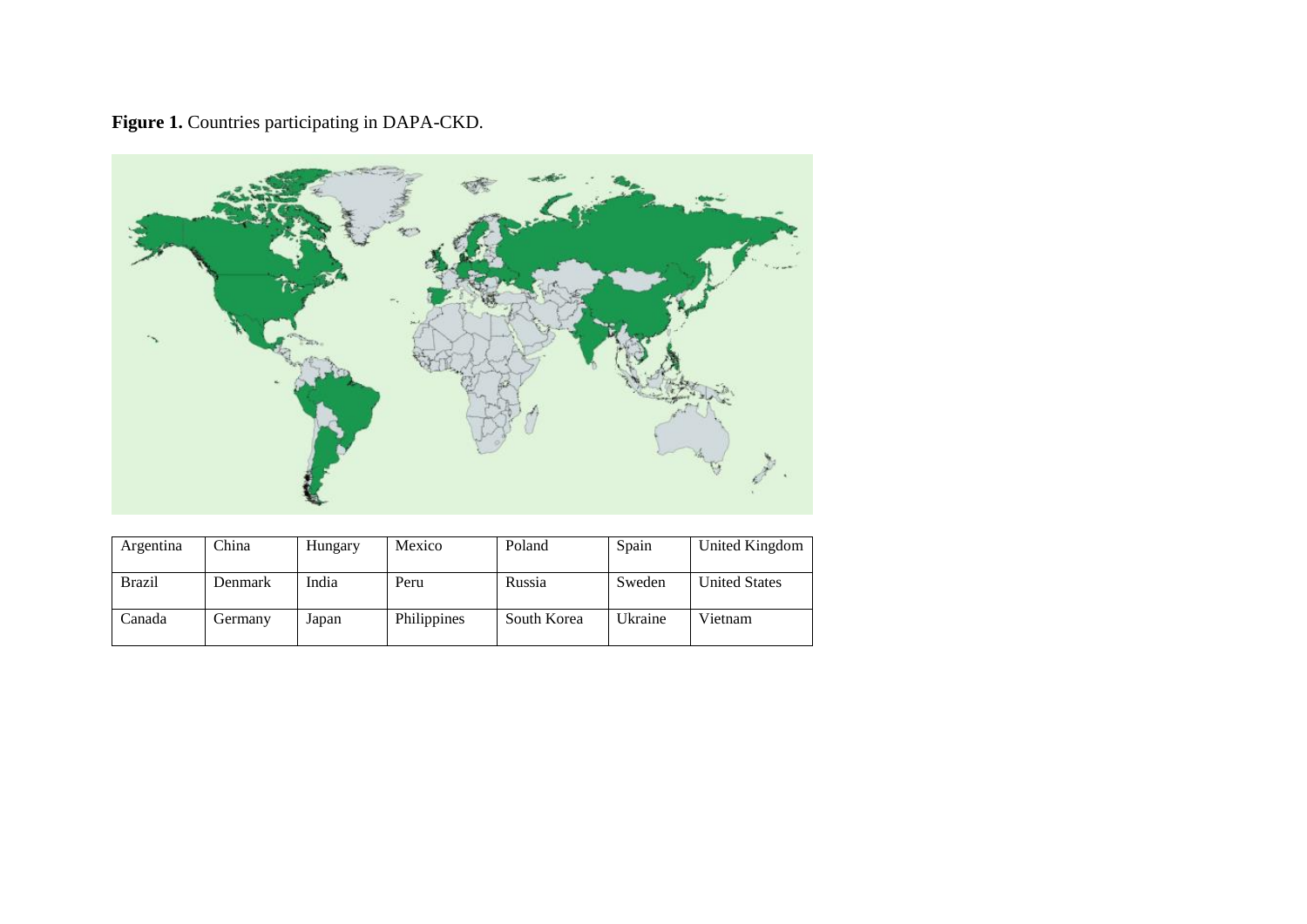# **Figure 2. DAPA-CKD study diagram.**



CSED = Common study end date (ie, date when the predetermined number of adjudicated primary events are anticipated)

 $SCV = Study closure visit$ 

 $od = once daily$ 

 $R = Randomization$ 

 $\mathbf{E} = \text{enrolment}$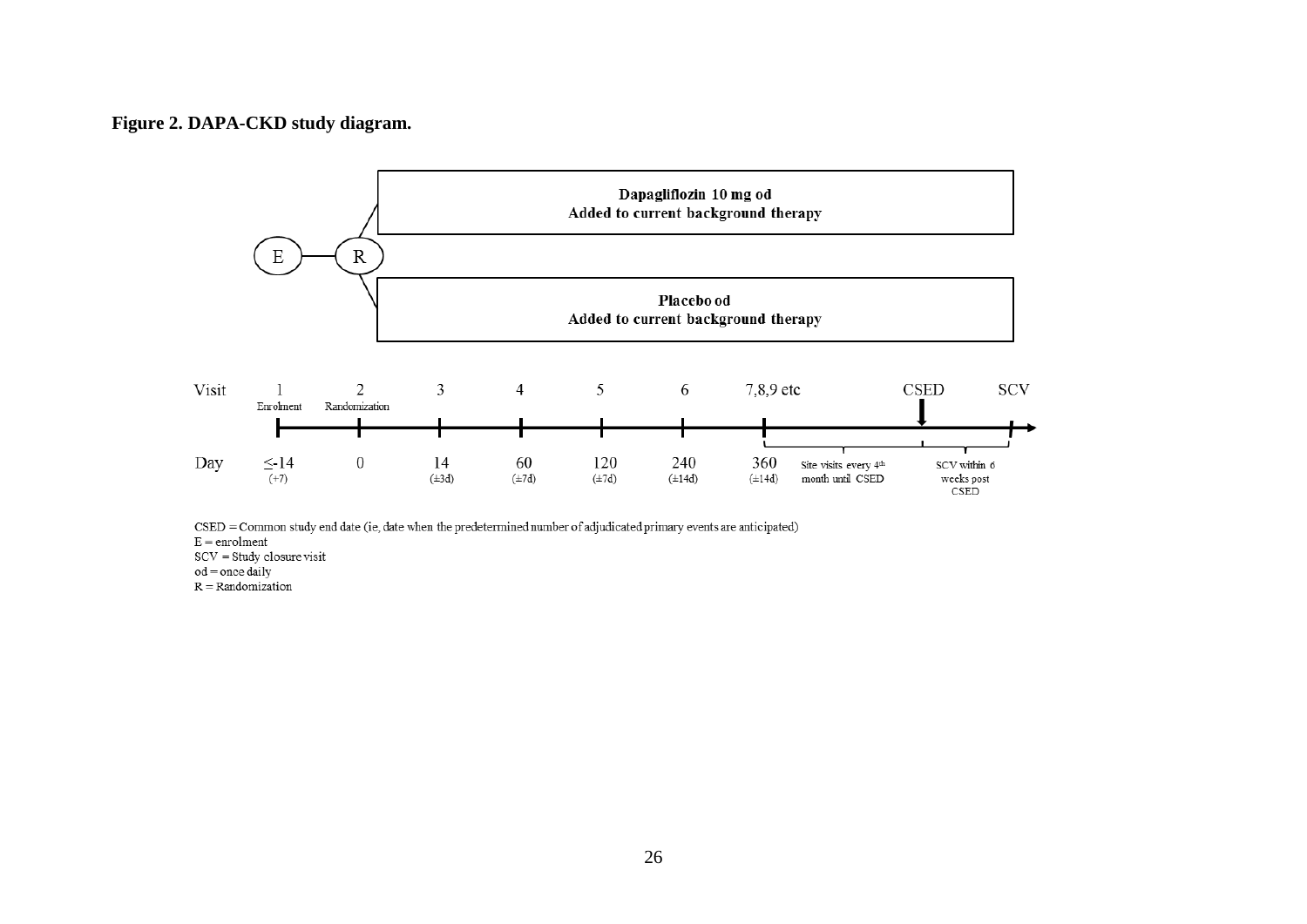**Figure 3:** Proportion of patients with eGFR <60 ml/min/1.73m<sup>2</sup> and UACR  $\geq$ 300 mg/g in completed SGLT2 inhibitor trials compared to DAPA-CKD. Interim baseline data from DAPA-CKD (data cut September 2019) are used to create the figure.

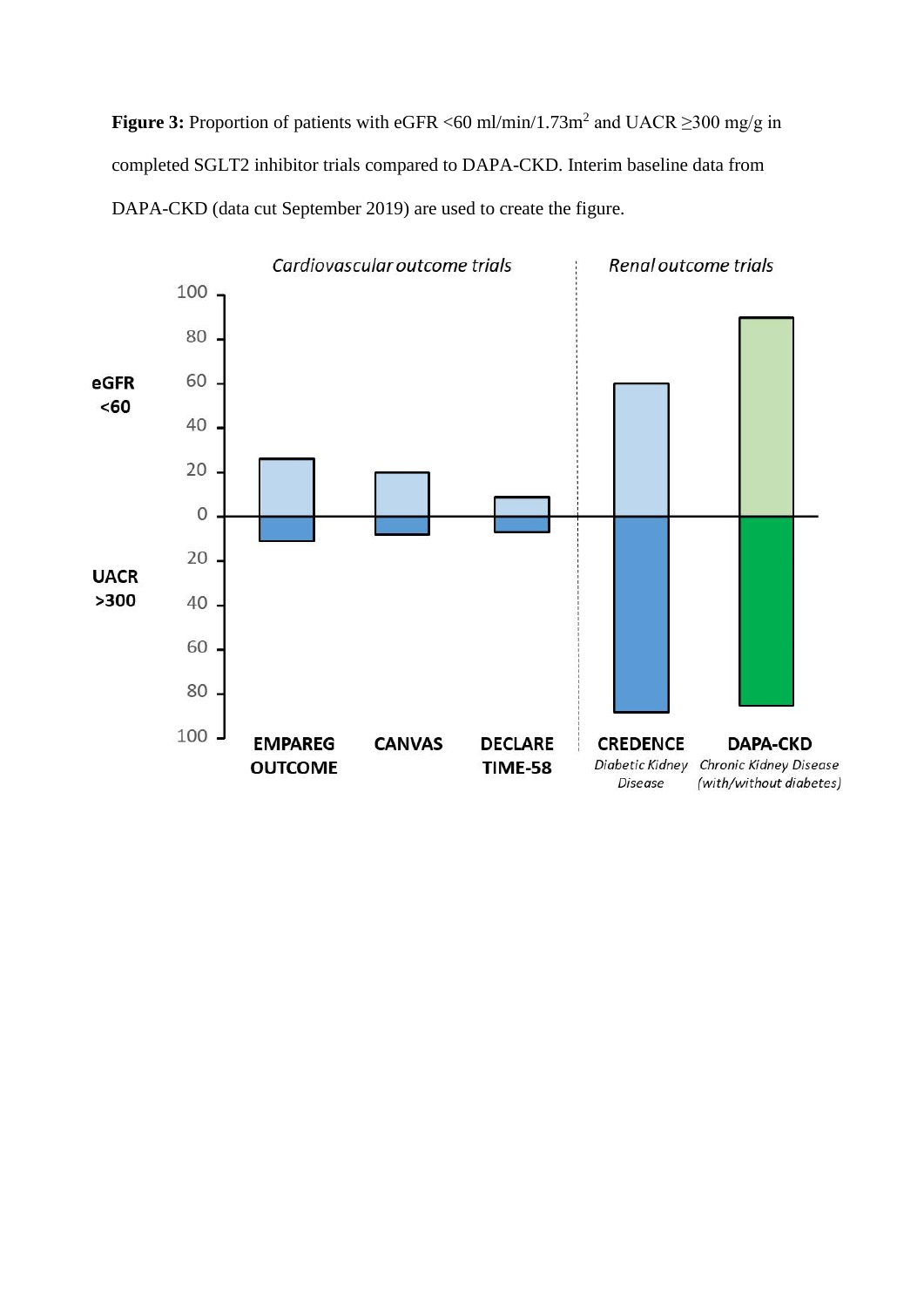**Figure 4:** National Kidney Foundation Classification of Chronic Kidney Disease. The UACR and eGFR range for enrollment in the CREDENCE (green), DAPA-CKD (blue), and EMPA-KIDNEY (purple) trials are shown. Blue shaded area indicates the eGFR and UACR inclusion criteria in the DAPA-CKD trial. Cardiovascular outcome trials are indicated in the circles and positioned based on their mean eGFR and median UACR level.

|                                                |                   |             | Albuminuria stages, description and range |                  |                          |                                                                                         |
|------------------------------------------------|-------------------|-------------|-------------------------------------------|------------------|--------------------------|-----------------------------------------------------------------------------------------|
|                                                |                   |             | A1                                        | A2               | A3                       |                                                                                         |
|                                                |                   |             | Normoalbuminuria                          | Microalbuminuria | Macroalbuminuria         | <b>CREDENCE (DKD only)</b><br>eGFR ≥30 to <90 ml/min/1.73m <sup>2</sup>                 |
|                                                |                   | $<$ 30 mg/g | $30 - 300$ mg/g                           | $>300$ mg/g      | and UACR $\geq$ 300 mg/g |                                                                                         |
| GFR categories<br>(ml/min/1.73m <sup>2</sup> ) | Stage 1           | $\geq 90$   | E<br>D                                    |                  |                          | DAPA-CKD (CKD)<br>eGFR ≥25 to <75 ml/min/1.73m <sup>2</sup><br>and UACR $\geq$ 200 mg/g |
|                                                | Stage 2           | $60 - 89$   |                                           |                  |                          |                                                                                         |
|                                                | Stage 3a          | $45 - 59$   |                                           |                  |                          |                                                                                         |
|                                                | Stage 3b          | $30 - 44$   |                                           |                  |                          | <b>EMPA-KIDNEY (CKD)</b><br>eGFR ≥45 to <75 ml/min/1.73m <sup>2</sup>                   |
|                                                | Stage 4           | $15 - 29$   |                                           |                  |                          | and UACR $\geq$ 200 mg/g                                                                |
|                                                | ESKD <sub>5</sub> | <15         |                                           |                  |                          | <b>OR</b><br>eGFR ≥20 to <45 ml/min/1.73m <sup>2</sup>                                  |

E=EMPAREG-Outcome; C=CANVAS; D=DECLARE TIMI-58